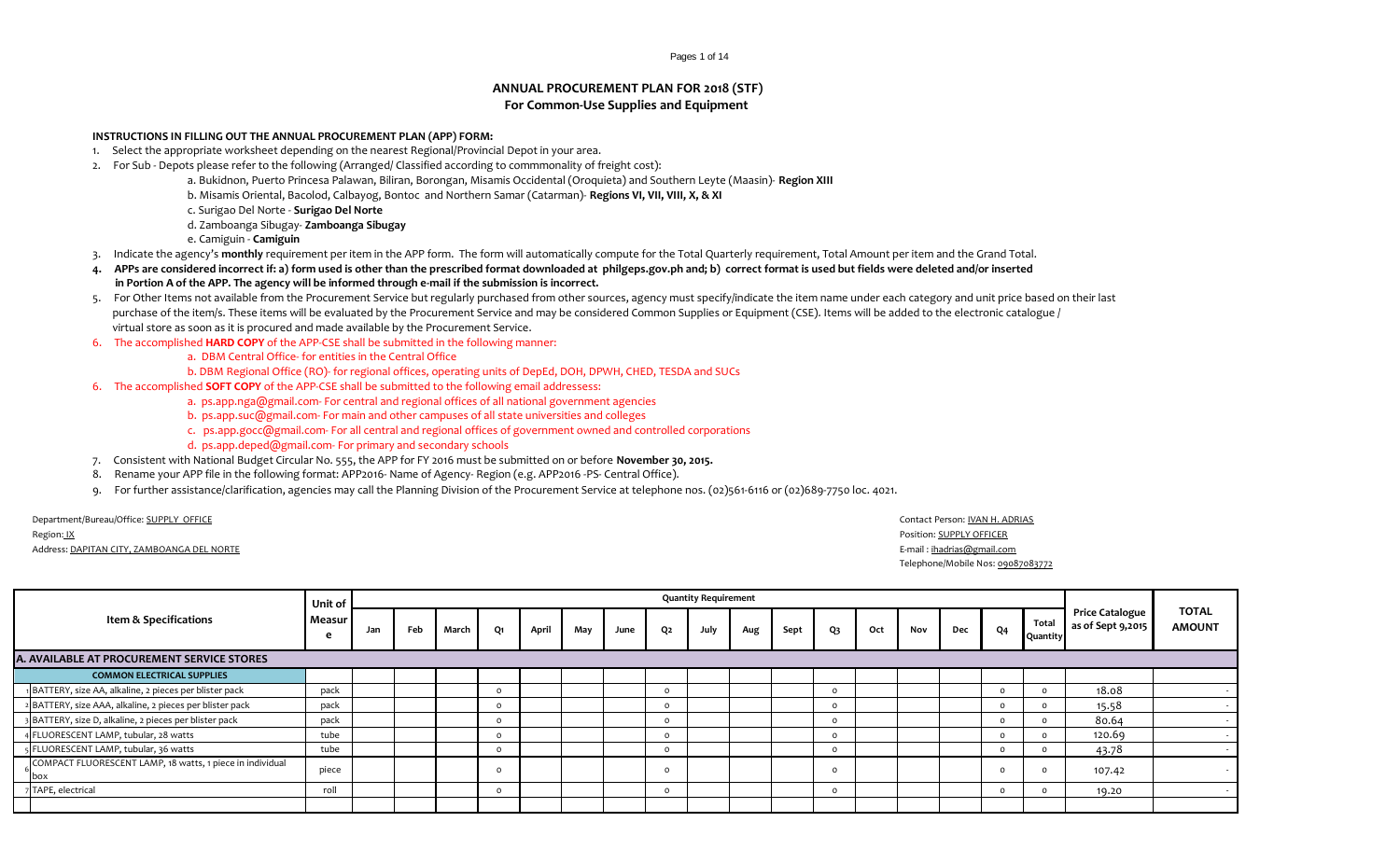|                                                                                  | Pages 2 of 14<br><b>Quantity Requirement</b> |     |     |                |                |                |     |      |                |                |     |      |                |     |     |     |                |                         |                                             |                               |
|----------------------------------------------------------------------------------|----------------------------------------------|-----|-----|----------------|----------------|----------------|-----|------|----------------|----------------|-----|------|----------------|-----|-----|-----|----------------|-------------------------|---------------------------------------------|-------------------------------|
|                                                                                  | Unit of                                      |     |     |                |                |                |     |      |                |                |     |      |                |     |     |     |                |                         |                                             |                               |
| Item & Specifications                                                            | Measur                                       | Jan | Feb | March          | Q1             | April          | May | June | Q2             | July           |     | Sept | Q3             | Oct | Nov | Dec | Q <sub>4</sub> | Total                   | <b>Price Catalogue</b><br>as of Sept 9,2015 | <b>TOTAL</b><br><b>AMOUNT</b> |
|                                                                                  | e                                            |     |     |                |                |                |     |      |                |                | Aug |      |                |     |     |     |                | Quantity                |                                             |                               |
| <b>COMMON OFFICE SUPPLIES</b>                                                    |                                              |     |     |                |                |                |     |      |                |                |     |      |                |     |     |     |                |                         |                                             |                               |
| ACETATE, gauge #3, 50m per roll                                                  | roll                                         |     |     |                | $\circ$        |                |     |      | $\circ$        |                |     |      | $\circ$        |     |     |     | $\circ$        | $\circ$                 | 658.32                                      |                               |
| AIR FRESHENER, 28omL/can                                                         | can                                          |     |     |                | $\circ$        | 116            |     |      | 116            | 140            |     |      | 140            |     |     |     | $\circ$        | 256                     | 85.58                                       | 21,908.89                     |
| ALCOHOL, 70%, ethyl, 500ml                                                       | bottle                                       |     |     |                | $\circ$        | 106            |     |      | 106            | 132            |     |      | 132            |     |     |     | $\circ$        | 238                     | 45.51                                       | 10,832.02                     |
| CARBON FILM, A4 size, 100 sheets per box                                         | box                                          |     |     |                | $\circ$        |                |     |      | $\circ$        |                |     |      | $\circ$        |     |     |     | $\circ$        | $\circ$                 | 235.90                                      | $\sim$                        |
| CARBON FILM, PE, black, 216mm x 30mm, 100 sheets per box                         | box                                          |     |     |                | $\circ$        |                |     |      | $\circ$        |                |     |      | $\circ$        |     |     |     | $\circ$        | $\circ$                 | 267.89                                      | $\sim$                        |
| CARTOLINA, assorted color, 20 pieces per pack                                    | pack                                         |     |     |                | $\circ$        |                |     |      | $\circ$        |                |     |      | $\circ$        |     |     |     | $\circ$        | $\circ$                 | 74.38                                       | $\sim$                        |
| CHALK, white, dustless, 100 pieces per box                                       | box                                          | 32  |     |                | 32             |                |     |      | $\circ$        | 10             |     |      | 10             |     |     |     | $\circ$        | 42                      | 27.28                                       | 1,145.86                      |
| CLEARBOOK, A4 size                                                               | piece                                        |     |     |                | $\circ$        |                |     |      | $\circ$        |                |     |      | $\circ$        |     |     |     | $\circ$        | $\circ$                 | 39.50                                       |                               |
| CLEARBOOK, Legal size                                                            | piece                                        |     |     |                | $\circ$        |                |     |      | $\circ$        |                |     |      | $\circ$        |     |     |     | $\circ$        | $\circ$                 | 43.89                                       | $\sim$                        |
| CLIP, backfold, 19mm, 12 pieces per box                                          | box                                          |     |     |                | $\circ$        | 55             |     |      | 55             | 89             |     |      | 89             |     |     |     | $\circ$        | 144                     | 7.68                                        | 1,105.98                      |
| CLIP, backfold, 25mm, 12 pieces per box                                          | box                                          |     |     |                | $\circ$        | 55             |     |      | 55             | 89             |     |      | 89             |     |     |     | $\circ$        | 144                     | 17.56                                       | 2,527.95                      |
| CLIP, backfold, 32mm, 12 pieces per box                                          | box                                          |     |     |                | $\circ$        | 55             |     |      | 55             | 89             |     |      | 89             |     |     |     | $\circ$        | 144                     | 21.82                                       | 3,141.71                      |
| CLIP, backfold, 50mm, 12 pieces per box                                          | box                                          |     |     |                | $\circ$        | 55             |     |      | 55             | 89             |     |      | 89             |     |     |     | $\circ$        | 144                     | 46.08                                       | 6,635.87                      |
| CORRECTION TAPE, 6 meters(min), 1 piece in individual plastic                    | piece                                        |     |     |                | $\circ$        |                |     |      | $\circ$        |                |     |      | $\circ$        |     |     |     | $\mathsf{o}$   | $\circ$                 | 43.34                                       |                               |
| DATA FILE BOX, made with chipboard, with closed ends                             | box                                          |     |     |                | $\circ$        |                |     |      | $\circ$        | 50             |     |      | 50             |     |     |     | $\circ$        | 50                      | 73.57                                       | 3,678.26                      |
| DATA FOLDER, made with chipboard, taglia lock                                    | piece                                        |     |     |                | $\circ$        |                |     |      | $\circ$        |                |     |      | $\circ$        |     |     |     | $\circ$        | $\circ$                 | 81.18                                       | $\sim$                        |
| ENVELOPE, DOCUMENTARY, for A4 size document, 500 pieces<br>per box               | box                                          |     |     |                | $\circ$        | $\overline{2}$ |     |      | $\overline{2}$ | $\overline{1}$ |     |      | -1             |     |     |     | $\circ$        | $\overline{\mathbf{3}}$ | 425.71                                      | 1,277.14                      |
| ENVELOPE, DOCUMENTARY, for Legal size document, 500 pieces                       | box                                          |     |     |                | $\circ$        | $\overline{2}$ |     |      | $\overline{2}$ | 11             |     |      | 11             |     |     |     | $\circ$        | 13                      | 535.31                                      | 6,958.99                      |
| ENVELOPE, EXPANDING, KRAFTBOARD, for legal size documents,<br>100 pieces per box | box                                          |     |     |                | $\circ$        | $\mathbf{1}$   |     |      |                | 20             |     |      | 20             |     |     |     | $\circ$        | 21                      | 655.90                                      | 13,773.99                     |
| ENVELOPE, EXPANDING, plastic                                                     | piece                                        |     |     |                | $\circ$        |                |     |      | $\circ$        |                |     |      | $\circ$        |     |     |     | $\circ$        | $\circ$                 | 36.96                                       |                               |
| ENVELOPE, MAILING, 500 pieces per box                                            | box                                          |     |     |                | $\circ$        |                |     |      | $\Omega$       | 18             |     |      | 18             |     |     |     | $\circ$        | 18                      | 147.02                                      | 2,646.45                      |
| ENVELOPE, MAILING, with window, 500 pieces per box                               | box                                          |     |     |                | $\circ$        |                |     |      | $\circ$        |                |     |      | $\circ$        |     |     |     | $\circ$        | $\circ$                 | 206.10                                      |                               |
| ERASER, felt, for blackboard/whiteboard                                          | piece                                        | 84  |     |                | 84             |                |     |      | $\circ$        |                |     |      | $\circ$        |     |     |     | $\circ$        | 84                      | 10.62                                       | 892.40                        |
| ERASER, plastic or rubber                                                        | piece                                        |     |     |                | $\circ$        |                |     |      | $\circ$        |                |     |      | $\circ$        |     |     |     | $\circ$        | $\circ$                 | 2.28                                        |                               |
| FASTENER, for paper, metal, 50 sets per box                                      | box                                          |     |     |                | $\circ$        | 62             |     |      | 62             | 79             |     |      | 79             |     |     |     | $\circ$        | 141                     | 60.23                                       | 8,492.42                      |
| 6 FILE ORGANIZER, expanding, legal, plastic, assorted colors                     | piece                                        |     |     |                | $\circ$        |                |     |      | $\circ$        | 100            |     |      | 100            |     |     |     | $\circ$        | 100                     | 87.43                                       | 8,742.79                      |
| FILE TAB DIVIDER, A4, five (5) colors per set                                    | set                                          |     |     |                | $\circ$        |                |     |      | $\circ$        |                |     |      | $\circ$        |     |     |     | $\circ$        | $\circ$                 | 13.17                                       |                               |
| 8 FILE TAB DIVIDER, Legal Size, five(5) colors per set                           | set                                          |     |     |                | $\circ$        |                |     |      | $\circ$        |                |     |      | $\circ$        |     |     |     | $\circ$        | $\circ$                 | 17.56                                       |                               |
| FOLDER, Fancy, A4, 50s/ bundle                                                   | bundle                                       |     |     | $\overline{2}$ | $\overline{2}$ | 33             |     |      | 33             | 42             |     |      | 42             |     |     |     | $\circ$        | 77                      | 246.87                                      | 19,008.99                     |
| FOLDER, Fancy, Legal, 50 pieces per bundle                                       | bundle                                       |     |     |                | $\circ$        | 33             |     |      | 33             | 42             |     |      | 42             |     |     |     | $\circ$        | 75                      | 307.22                                      | 23,041.20                     |
| FOLDER, L-type, A4, 50 pieces pack                                               | pack                                         |     |     |                | $\circ$        |                |     |      | $\circ$        |                |     |      | $\circ$        |     |     |     | $\circ$        | $\circ$                 | 175.55                                      |                               |
| FOLDER, L-type, Legal size, 50 pieces per pack                                   | pack                                         |     |     |                | $\circ$        |                |     |      | $\circ$        |                |     |      | $\circ$        |     |     |     | $\circ$        | $\circ$                 | 192.01                                      |                               |
| FOLDER, Pressboard, size 210mm x 370mm, 100s/box                                 | box                                          |     |     |                | $\circ$        |                |     |      | $\circ$        |                |     |      | $\circ$        |     |     |     | $\mathsf{o}$   | $\circ$                 | 987.36                                      | $\sim$                        |
| 34 FOLDER, Tagboard, A4, 100 pieces per pack                                     | pack                                         |     |     |                | $\circ$        |                |     |      | $\circ$        |                |     |      | $\circ$        |     |     |     | $\circ$        | $\circ$                 | 262.23                                      |                               |
| 35 FOLDER, Tagboard, Legal size, 100 pieces per pack                             | pack                                         |     |     |                | $\circ$        |                |     |      | $\circ$        |                |     |      | $\circ$        |     |     |     | $\circ$        | $\circ$                 | 316.48                                      | $\sim 10^{-1}$                |
| 36 GLUE, all purpose, 300 grams min.                                             | jar                                          | 28  |     |                | 28             | 60             |     |      | 60             |                |     |      | $\mathsf{o}\,$ |     |     |     | $\mathsf{o}$   | 88                      | 51.57                                       | 4,538.02                      |
| INDEX TAB, self-adhesive, 5 set/box, assorted colors                             | box                                          |     |     |                | $\circ$        |                |     |      | $\circ$        | 20             |     |      | $20$           |     |     |     | $\circ$        | 20                      | 53.64                                       | 1,072.72                      |
| LOOSELEAF COVER, 50sets per bundle                                               | bundle                                       |     |     |                | $\circ$        |                |     |      | $\circ$        | 20             |     |      | 20             |     |     |     | $\circ$        | 20                      | 569.45                                      | 11,388.94                     |
| 9 MAGAZINE FILE BOX, LARGE                                                       | piece                                        |     |     |                | $\circ$        |                |     |      | $\circ$        | 26             |     |      | 26             |     |     |     | $\circ$        | 26                      | 46.25                                       | 1,202.53                      |
| o MARKER, fluorescent, 3 colors per set                                          | set                                          | 50  |     |                | 50             | 50             |     |      | 50             |                |     |      | $\circ$        |     |     |     | $\circ$        | 100                     | 37.51                                       | 3,750.53                      |
| 1 MARKER, whiteboard, bullet type, black                                         | piece                                        | 280 |     |                | 280            | 180            | 10  |      | 190            |                |     |      | $\mathsf{o}\,$ |     |     |     | $\circ$        | 470                     | 12.45                                       | 5,851.03                      |
| MARKER, whiteboard, bullet type, blue                                            | piece                                        |     |     |                | $\circ$        | 180            |     |      | 180            |                |     |      | $\circ$        |     |     |     | $\circ$        | 180                     | 12.45                                       | 2,240.82                      |
| MARKER, whiteboard, bullet type, red                                             | piece                                        |     |     |                | $\circ$        | 180            |     |      | 180            |                |     |      | $\circ$        |     |     |     | $\circ$        | 180                     | 12.45                                       | 2,240.82                      |
| MARKER, permanent, bullet type, black                                            | piece                                        |     |     |                | $\mathbf{o}$   | 180            |     |      | 180            | 160            |     |      | 160            |     |     |     | $\mathsf{o}$   | 340                     | 10.18                                       | 3,461.46                      |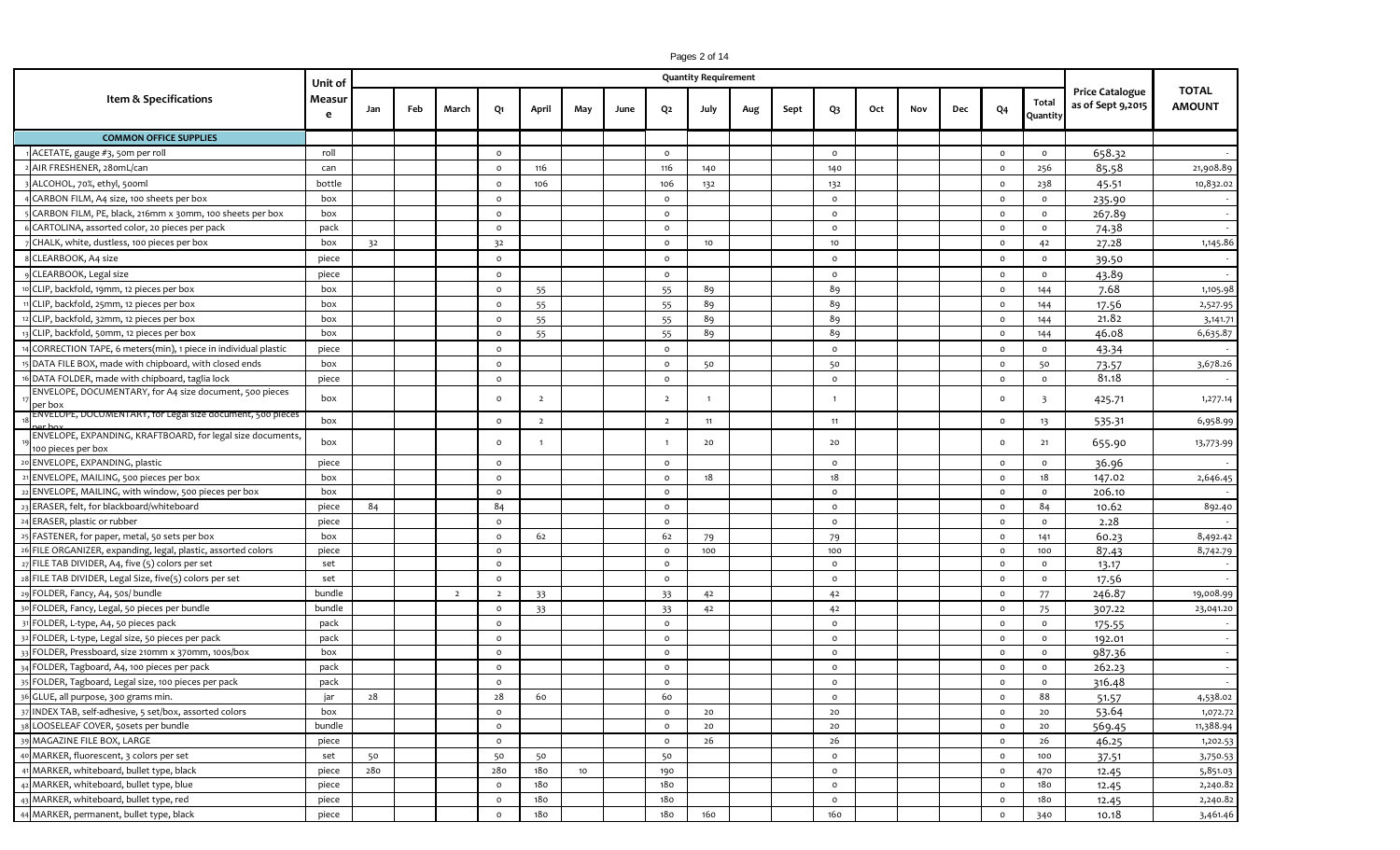|                                                                               | Pages 3 of 14 |     |     |       |          |       |                |      |                |                             |     |      |                |     |     |     |                |                |                                             |                               |
|-------------------------------------------------------------------------------|---------------|-----|-----|-------|----------|-------|----------------|------|----------------|-----------------------------|-----|------|----------------|-----|-----|-----|----------------|----------------|---------------------------------------------|-------------------------------|
|                                                                               | Unit of       |     |     |       |          |       |                |      |                | <b>Quantity Requirement</b> |     |      |                |     |     |     |                |                |                                             |                               |
| Item & Specifications                                                         | Measur        |     |     |       |          |       |                |      |                |                             |     |      |                |     |     |     |                | Total          | <b>Price Catalogue</b><br>as of Sept 9,2015 | <b>TOTAL</b><br><b>AMOUNT</b> |
|                                                                               | e             | Jan | Feb | March | Q1       | April | May            | June | Q2             | July                        | Aug | Sept | Q <sub>3</sub> | Oct | Nov | Dec | Q <sub>4</sub> | Quantity       |                                             |                               |
| 45 MARKER, permanent, bullet type, blue                                       | piece         |     |     |       | $\circ$  | 180   |                |      | 180            | 160                         |     |      | 160            |     |     |     | $\circ$        | 340            | 10.18                                       | 3,461.46                      |
| 46 MARKER, permanent, bullet type, red                                        | piece         |     |     |       | $\circ$  | 180   |                |      | 180            | 160                         |     |      | 160            |     |     |     | $\circ$        | 340            | 10.18                                       | 3,461.46                      |
| 47 NOTE BOOK, stenographer's, 40 leaves, spiral                               | piece         |     |     |       | $\circ$  | 60    |                |      | 60             |                             |     |      | $\circ$        |     |     |     | $\circ$        | 60             | 10.87                                       | 651.99                        |
| 48 NOTE PAD, stick-on, (2"x3"), 100 sheets per pad                            | pad           |     |     |       | $\circ$  | 60    |                |      | 60             |                             |     |      | $\circ$        |     |     |     | $\circ$        | 60             | 32.92                                       | 1,974.96                      |
| 49 NOTE PAD, stick-on, (3"x3"), 100 sheets per pad                            | pad           |     |     |       | $\circ$  | 60    |                |      | 60             |                             |     |      | $\circ$        |     |     |     | $\circ$        | 60             | 40.49                                       | 2,429.45                      |
| 50 NOTE PAD, stick-on, (3"x4"), 100 sheets per pad                            | pad           |     |     |       | $\circ$  | 60    |                |      | 60             |                             |     |      | $\circ$        |     |     |     | $\circ$        | 60             | 57.03                                       | 3,422.00                      |
| PAD PAPER, Ruled                                                              | pad           |     |     |       | $\Omega$ |       |                |      | $\circ$        |                             |     |      | $\circ$        |     |     |     | $\circ$        | $\circ$        | 18.43                                       |                               |
| 52 PAPER CLIP, gem type, 48mm, 100 pieces per box                             | box           |     |     |       | $\circ$  | 46    |                |      | 46             | 69                          |     |      | 69             |     |     |     | $\circ$        | 115            | 14.26                                       | 1,640.31                      |
| 53 PAPER CLIP, gem type, 32mm, 100 pieces per box                             | box           |     |     |       | $\circ$  | 46    |                |      | 46             | 69                          |     |      | 69             |     |     |     | $\circ$        | 115            | 7.13                                        | 820.16                        |
| 54 PAPER, MULTICOPY, 80gsm, size: 210mm x 297mm                               | ream          |     |     |       | $\circ$  |       |                |      | $\circ$        |                             |     |      | $\circ$        |     |     |     | $\circ$        | $\circ$        | 124.31                                      |                               |
| 55 PAPER, MULTICOPY, 80gsm, size: 216mm x 330mm                               | ream          |     |     |       | $\circ$  |       |                |      | $\mathsf{o}$   |                             |     |      | $\circ$        |     |     |     | $\circ$        | $\mathsf{o}\,$ | 139.28                                      |                               |
| 56 PAPER, Multi-Purpose (COPY) A4, 70gsm                                      | ream          | 56  |     |       | 56       | 203   | 10             | 10   | 223            | 564                         |     | 10   | 574            |     |     |     | $\circ$        | 853            | 108.02                                      | 92,142.30                     |
| 57 PAPER, Multi-Purpose (COPY), Legal size, 70gsm                             | ream          | 56  |     |       | 56       | 202   | 10             | 40   | 252            | 564                         |     | 40   | 604            |     |     |     | $\circ$        | 912            | 121.19                                      | 110,523.32                    |
| PARCHMENT PAPER, A4 size, 80 gsm, 100 sheets per pack]                        | ream          |     |     |       | $\circ$  |       |                |      | $\circ$        |                             |     |      | $\circ$        |     |     |     | $\circ$        | $\circ$        | 97.10                                       |                               |
| 59 PAPER, Thermal, 216mm x 30m                                                | roll          |     |     |       | $\circ$  |       |                |      | $\circ$        |                             |     |      | $\circ$        |     |     |     | $\circ$        | $\circ$        | 37.63                                       | $\sim$                        |
| 60 PENCIL, lead, w/eraser, one(1) dozen per box                               | box           | 14  |     |       | 14       | 73    |                |      | 73             | 145                         |     |      | 145            |     |     |     | $\circ$        | 232            | 20.70                                       | 4,802.19                      |
| 61 PHILIPPINE NATIONAL FLAG                                                   | piece         |     |     |       | $\circ$  |       |                |      | $\mathsf{o}$   | 20                          |     |      | 20             |     |     |     | $\circ$        | 20             | 315.99                                      | 6,319.87                      |
| 62 RECORD BOOK, 300 pages, size: 214mm x 278mm min                            | book          | 50  |     |       | 50       | 50    |                |      | 50             | 50                          |     |      | 50             | 50  |     |     | 50             | 200            | 63.64                                       | 12,727.52                     |
| 63 RECORD BOOK, 500 pages, size: 214mm x 278mm min                            | book          | 10  |     | -5    | 15       | - 8   |                |      | 8              | 100                         |     |      | 100            |     |     |     | $\circ$        | 123            | 91.63                                       | 11,270.09                     |
| 64 RING BINDER, Plastic 32mm, 10 pieces per bundle                            | bundle        |     |     |       | $\circ$  | 20    |                |      | 20             |                             |     |      | $\circ$        |     |     |     | $\circ$        | 20             | 271.00                                      | 5,419.96                      |
| 65 RUBBER BAND, 70mm min lay flat length (#18)                                | box           |     |     |       | $\circ$  | 13    |                |      | 13             | 10                          |     |      | 10             |     |     |     | $\circ$        | 23             | 111.67                                      | 2,568.45                      |
| 66 RULER, plastic, 450mm, 1 piece in individual plastic                       | piece         |     |     |       | $\circ$  |       |                |      | $\circ$        | 60                          |     |      | 60             |     |     |     | $\circ$        | 60             | 16.46                                       | 987.48                        |
| SIGN PEN, black                                                               | piece         | 280 |     |       | 280      | 156   |                |      | 156            | 398                         |     |      | 398            |     |     |     | $\circ$        | 834            | 46.43                                       | 38,723.08                     |
| 68 SIGN PEN, blue                                                             | piece         | 280 |     |       | 280      | 156   |                |      | 156            | 398                         |     |      | 398            |     |     |     | $\circ$        | 834            | 46.43                                       | 38,723.08                     |
| 69 SIGN PEN, red                                                              | piece         |     |     |       | $\Omega$ |       |                |      | $\circ$        |                             |     |      | $\circ$        |     |     |     | $\circ$        | $\circ$        | 46.43                                       |                               |
| 70 STAMP PAD INK, violet, 50mL                                                | bottle        |     |     |       | $\circ$  | 68    |                |      | 68             | 120                         |     |      | 120            |     |     |     | $\circ$        | 188            | 24.14                                       | 4,538.02                      |
| STAMP PAD, felt pad, min 60mm x 100mm                                         | piece         |     |     |       | $\circ$  | 17    |                |      | 17             | 35                          |     |      | 35             |     |     |     | $\circ$        | 52             | 32.79                                       | 1,705.05                      |
| 72 STAPLE WIRE, Heavy duty, 23/13                                             | box           |     |     |       | $\circ$  |       |                |      | $\circ$        |                             |     |      | $\circ$        |     |     |     | $\circ$        | $\circ$        | 32.09                                       |                               |
| 73 STAPLE WIRE, Standard                                                      | box           | 56  | 14  |       | 70       | 60    |                |      | 60             | 158                         |     |      | 158            |     |     |     | $\circ$        | 288            | 19.96                                       | 5,748.65                      |
| 74 TAPE, masking, 24mm, 50 meters length                                      | roll          |     |     |       | $\circ$  |       |                |      | $\mathsf{o}$   |                             |     |      | $\circ$        |     |     |     | $\circ$        | $\circ$        | 58.15                                       |                               |
| 75 TAPE, masking, 48mm, 50 meters length                                      | roll          |     |     |       | $\circ$  |       |                |      | $\circ$        |                             |     |      | $\circ$        |     |     |     | $\circ$        | $\circ$        | 110.82                                      |                               |
| 76 TAPE, transparent, 24mm, 50 meters                                         | roll          |     |     |       | $\circ$  | 60    |                |      | 60             | 108                         |     |      | 108            |     |     |     | $\circ$        | 168            | 18.33                                       | 3,078.66                      |
| 77 TAPE, transparent, 48mm, 50 meters                                         | roll          |     |     |       | $\circ$  | 60    |                |      | 60             | 108                         |     |      | 108            |     |     |     | $\circ$        | 168            | 35.11                                       | 5,898.55                      |
| 78 TAPE, packaging, 48mm, 50 meters length                                    | roll          |     |     |       | $\circ$  |       |                |      | $\circ$        | 100                         |     |      | 100            |     |     |     | $\circ$        | 100            | 35.11                                       | 3,511.04                      |
| TOILET TISSUE, 12 rolls per pack                                              | pack          |     |     |       | $\circ$  | 15    |                |      | 15             | 75                          |     |      | 75             |     |     |     | $\circ$        | 90             | 79.73                                       | 7,175.37                      |
| TWINE, plastic, one kilo per roll                                             | roll          |     |     |       | $\circ$  |       |                |      | $\circ$        |                             |     |      | $\circ$        |     |     |     | $\circ$        | $\circ$        | 57.05                                       |                               |
| 81 WRAPPING PAPER, kraft, 50 sheets per pack                                  | pack          |     |     |       | $\circ$  |       |                |      | $\circ$        |                             |     |      | $\circ$        |     |     |     | $\circ$        | $\circ$        | 118.92                                      |                               |
|                                                                               |               |     |     |       |          |       |                |      |                |                             |     |      |                |     |     |     |                |                |                                             |                               |
|                                                                               |               |     |     |       |          |       |                |      |                |                             |     |      |                |     |     |     |                |                |                                             |                               |
| <b>COMMON OFFICE DEVICES</b>                                                  |               |     |     |       |          |       |                |      |                |                             |     |      |                |     |     |     |                |                |                                             |                               |
| 1 CUTTER BLADE, heavy duty cutter, 10 pieces per tube                         | tube          |     |     |       | $\circ$  |       |                |      | $\mathsf{o}$   |                             |     |      | $\circ$        |     |     |     | $\circ$        | $\circ$        | 8.28                                        | $\sim$                        |
| CUTTER KNIFE, heavy duty                                                      | piece         |     |     |       | $\circ$  |       |                |      | $\circ$        |                             |     |      | $\circ$        |     |     |     | $\circ$        | $\circ$        | 20.50                                       | $\sim$                        |
| 3 DATING AND STAMPING MACHINE                                                 | piece         |     |     |       | $\circ$  | 15    |                |      | 15             | 60                          |     |      | 60             |     |     |     | $\circ$        | 75             | 504.69                                      | 37,851.82                     |
| 4 PENCIL SHARPENER, 1 piece in indiviual plastic case                         | piece         |     |     |       | $\circ$  | 18    |                |      | 18             | 60                          |     |      | 60             |     |     |     | $\circ$        | 78             | 197.50                                      | 15,404.69                     |
| PUNCHER, paper, heavy duty, with two hole guide, 1 piece in<br>individual box | piece         |     |     |       | $\circ$  |       | $\overline{1}$ |      | $\overline{1}$ | 60                          |     |      | 60             |     |     |     | $\circ$        | 61             | 130.22                                      | 7,943.34                      |
| SCISSORS, (6")                                                                | pair          |     |     |       | $\circ$  | 24    | $\overline{4}$ |      | 28             | 60                          |     |      | 60             |     |     |     | $\circ$        | 88             | 16.38                                       | 1,441.81                      |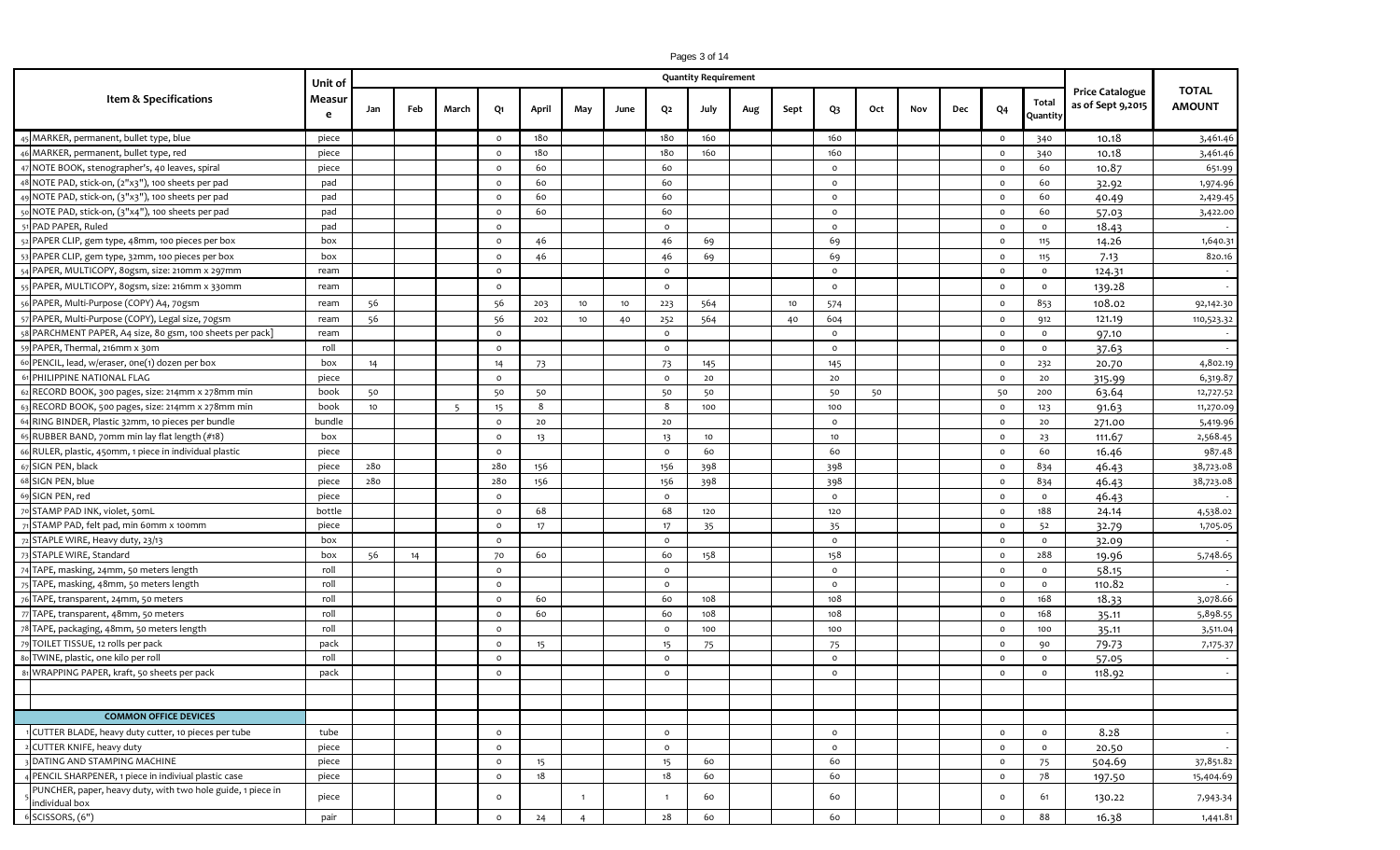| Pages 4 of 14 |  |  |  |
|---------------|--|--|--|
|---------------|--|--|--|

|                                                                                                                                                                                            | Unit of     |                |     |       |                |       |                |      |                | <b>Quantity Requirement</b> |     |      |         |     |     |     |                |                   |                                             |                               |
|--------------------------------------------------------------------------------------------------------------------------------------------------------------------------------------------|-------------|----------------|-----|-------|----------------|-------|----------------|------|----------------|-----------------------------|-----|------|---------|-----|-----|-----|----------------|-------------------|---------------------------------------------|-------------------------------|
| Item & Specifications                                                                                                                                                                      | Measur<br>e | Jan            | Feb | March | Q1             | April | May            | June | Q <sub>2</sub> | July                        | Aug | Sept | Q3      | Oct | Nov | Dec | Q <sub>4</sub> | Total<br>Quantity | <b>Price Catalogue</b><br>as of Sept 9,2015 | <b>TOTAL</b><br><b>AMOUNT</b> |
| STAPLER, standard                                                                                                                                                                          | piece       | 14             |     |       | 14             | 24    | $\overline{1}$ |      | 25             | 60                          |     |      | 60      |     |     |     | $\circ$        | 99                | 97.30                                       | 9,632.96                      |
| STAPLER, binder type, heavy duty for high volume stapling, 25-<br>135 sheets of 70gsm bond paper stapling capacity, min 100 staples,<br>with adjustable paper guide                        | piece       |                |     |       | $\Omega$       |       |                |      |                | 24                          |     |      | 24      |     |     |     | $\circ$        | 25                | 1,118.05                                    | 27,951.17                     |
| STAPLE REMOVER, plier type                                                                                                                                                                 | piece       |                |     |       | $\circ$        | 18    |                |      | 18             | 24                          |     |      | 24      |     |     |     | $\circ$        | 42                | 18.60                                       | 781.19                        |
| TAPE DISPENSER, table top                                                                                                                                                                  | piece       |                |     |       | $\circ$        |       |                |      | $\circ$        | 24                          |     |      | 24      |     |     |     | $\circ$        | 24                | 50.34                                       | 1,208.27                      |
| WASTE BASKET, non-rigid plastic                                                                                                                                                            | piece       | 14             |     |       | 14             |       |                |      | $\circ$        | 60                          |     |      | 60      |     |     |     | $\circ$        | 74                | 32.37                                       | 2,395.19                      |
|                                                                                                                                                                                            |             |                |     |       |                |       |                |      |                |                             |     |      |         |     |     |     |                |                   |                                             |                               |
|                                                                                                                                                                                            |             |                |     |       |                |       |                |      |                |                             |     |      |         |     |     |     |                |                   |                                             |                               |
| <b>COMMON JANITORIAL SUPPLIES</b>                                                                                                                                                          |             |                |     |       |                |       |                |      |                |                             |     |      |         |     |     |     |                |                   |                                             |                               |
| BROOM, soft (tambo)                                                                                                                                                                        | piece       | 10             |     |       | 10             |       |                |      | $\circ$        | 100                         |     |      | 100     |     |     |     | $\circ$        | 110               | 109.72                                      | 12,069.20                     |
| BROOM, stick (tingting)                                                                                                                                                                    | piece       | 10             |     |       | 10             |       |                |      | $\circ$        | 100                         |     |      | 100     |     |     |     | $\circ$        | 110               | 25.24                                       | 2,775.92                      |
| CLEANER, TOILET BOWL AND URINAL, 900-1000ml cap                                                                                                                                            | bottle      | 50             |     |       | 50             |       |                |      | $\Omega$       | 600                         |     |      | 600     |     |     |     | $\circ$        | 650               | 43.89                                       | 28,527.20                     |
| CLEANSER, scouring powder, 350grams/can                                                                                                                                                    | can         |                |     |       | $\circ$        |       |                |      | $\circ$        | 600                         |     |      | 600     |     |     |     | $\circ$        | 600               | 19.20                                       | 11,520.60                     |
| DETERGENT POWDER, all purpose, 1kilo/pouch                                                                                                                                                 | pouch       | 100            |     |       | 100            | 60    |                |      | 60             | 600                         |     |      | 600     |     |     |     | $\circ$        | 760               | 43.89                                       | 33,354.88                     |
| DISINFECTANT SPRAY, 400-550 grams                                                                                                                                                          | can         | 5              |     |       | 5              |       |                |      | $\circ$        | 600                         |     |      | 600     |     |     |     | $\circ$        | 605               | 120.69                                      | 73,018.66                     |
| DUST PAN, non-rigid plastic                                                                                                                                                                | piece       |                |     |       | $\circ$        |       |                |      | $\Omega$       | 100                         |     |      | 100     |     |     |     | $\circ$        | 100               | 38.28                                       | 3,827.54                      |
| FLOOR WAX, Paste, red                                                                                                                                                                      | can         |                |     |       | $\circ$        | 60    |                |      | 60             | 200                         |     |      | 200     |     |     |     | $\circ$        | 260               | 241.38                                      | 62,759.84                     |
| FURNITURE CLEANER, aerosol, 300mL/can                                                                                                                                                      | can         |                |     |       | $\circ$        |       |                |      | $\Omega$       | 50                          |     |      | 50      |     |     |     | $\circ$        | 50                | 89.42                                       | 4,471.09                      |
| INSECTICIDE, aerosol type, 600mL/can                                                                                                                                                       | can         |                |     |       | $\circ$        |       |                |      | $\circ$        | 200                         |     |      | 200     |     |     |     | $\circ$        | 200               | 123.98                                      | 24,796.72                     |
| <b>MOPBUCKET</b>                                                                                                                                                                           | piece       | $\overline{1}$ |     |       | $\overline{1}$ |       |                |      | $\circ$        | 15                          |     |      | 15      |     |     |     | $\circ$        | 16                | 1,974.96                                    | 31,599.36                     |
| MOPHANDLE, screw type, aluminum handle                                                                                                                                                     | piece       | $\overline{4}$ |     |       | $\overline{4}$ |       |                |      | $\circ$        | 30                          |     |      | 30      |     |     |     | $\circ$        | 34                | 137.15                                      | 4,663.10                      |
| MOPHEAD, made of rayon                                                                                                                                                                     | piece       | 50             |     |       | 50             |       |                |      | $\circ$        | 120                         |     |      | 120     |     |     |     | $\circ$        | 170               | 104.23                                      | 17,719.78                     |
| RAG, all cotton, 32 pieces per kilo per bundle                                                                                                                                             | bundle      |                |     |       | $\circ$        |       |                |      | $\circ$        | 10                          |     |      | 10      |     |     |     | $\circ$        | 10                | 46.08                                       | 460.82                        |
| SCOURING PAD, 5 pieces per pack                                                                                                                                                            | pack        |                |     |       | $\circ$        |       |                |      | $\circ$        |                             |     |      | $\circ$ |     |     |     | $\circ$        | $\circ$           | 126.18                                      |                               |
| TRASHBAG, plastic, transparent, 10pcs/roll                                                                                                                                                 | roll        |                |     |       | $\circ$        |       |                |      | $\circ$        | 500                         |     |      | 500     |     |     |     | $\circ$        | 500               | 147.57                                      | 73,786.70                     |
|                                                                                                                                                                                            |             |                |     |       |                |       |                |      |                |                             |     |      |         |     |     |     |                |                   |                                             |                               |
|                                                                                                                                                                                            |             |                |     |       |                |       |                |      |                |                             |     |      |         |     |     |     |                |                   |                                             |                               |
| <b>COMMON OFFICE EQUIPMENT</b>                                                                                                                                                             |             |                |     |       |                |       |                |      |                |                             |     |      |         |     |     |     |                |                   |                                             |                               |
| BINDING AND PUNCHING MACHINE, two(2) hand lever system,<br>34cm or 13" (24 holes) punching, width adjustable to any format,<br>binds 425 sheets, or up to 2" thick, all metal construction | unit        |                |     |       | $\circ$        |       |                |      | $\circ$        |                             |     |      | $\circ$ |     |     |     | $\circ$        | $\circ$           | 10,970.90                                   |                               |
| CALCULATOR, COMPACT, electronic, 12 digits cap, 1 unit in<br>individual box                                                                                                                | unit        |                |     |       | $\circ$        |       |                |      | $\circ$        |                             |     |      | $\circ$ |     |     |     | $\mathsf{o}\,$ | $\circ$           | 162.39                                      |                               |
| CALCULATOR, SCIENTIFIC, 1 unit per box                                                                                                                                                     | unit        |                |     |       | $\circ$        |       |                |      | $\circ$        |                             |     |      | $\circ$ |     |     |     | $\circ$        | $\circ$           | 436.69                                      |                               |
| CHAIR, monobloc, without armrest, beige                                                                                                                                                    | piece       |                |     |       | $\circ$        |       |                |      | $\circ$        |                             |     |      | $\circ$ |     |     |     | $\circ$        | $\circ$           | 296.24                                      |                               |
| CHAIR, monobloc, without armrest, white                                                                                                                                                    | piece       |                |     |       | $\circ$        |       |                |      | $\circ$        |                             |     |      | $\circ$ |     |     |     | $\circ$        | $\circ$           | 296.24                                      |                               |
| DIGITAL VOICE RECORDER, 4GB (expandable), 1 unit in individual<br>box                                                                                                                      | unit        |                |     |       |                |       |                |      |                |                             |     |      |         |     |     |     | $\circ$        |                   | 6,572.23                                    |                               |
| DOCUMENT CAMERA, four(4) reference points demarcate<br>viewing area, 16x(1600%) consecutive zoom, PC and Doc Cam<br>video switcher, plug and play                                          | unit        |                |     |       | $\circ$        |       |                |      | $\circ$        |                             |     |      | $\circ$ |     |     |     | $\circ$        | $\circ$           | 26,552.24                                   | $\sim$                        |
| ELECTRIC FAN, industrial                                                                                                                                                                   | unit        |                |     |       | $\circ$        |       |                |      | $\circ$        |                             |     |      | $\circ$ |     |     |     | $\circ$        | $\circ$           | 1,206.92                                    |                               |
| ELECTRIC FAN, orbit type                                                                                                                                                                   | unit        |                |     |       | $\circ$        |       |                |      | $\circ$        |                             |     |      | $\circ$ |     |     |     | $\circ$        | $\circ$           | 1,316.64                                    |                               |
| ELECTRIC FAN, stand type                                                                                                                                                                   | unit        |                |     |       | $\circ$        |       |                |      | $\circ$        |                             |     |      | $\circ$ |     |     |     | $\circ$        | $\circ$           | 1,093.91                                    |                               |
| ELECTRIC FAN, wall type                                                                                                                                                                    | unit        |                |     |       | $\circ$        |       |                |      | $\circ$        |                             |     |      | $\circ$ |     |     |     | $\circ$        | $\circ$           | 985.29                                      | $\sim$                        |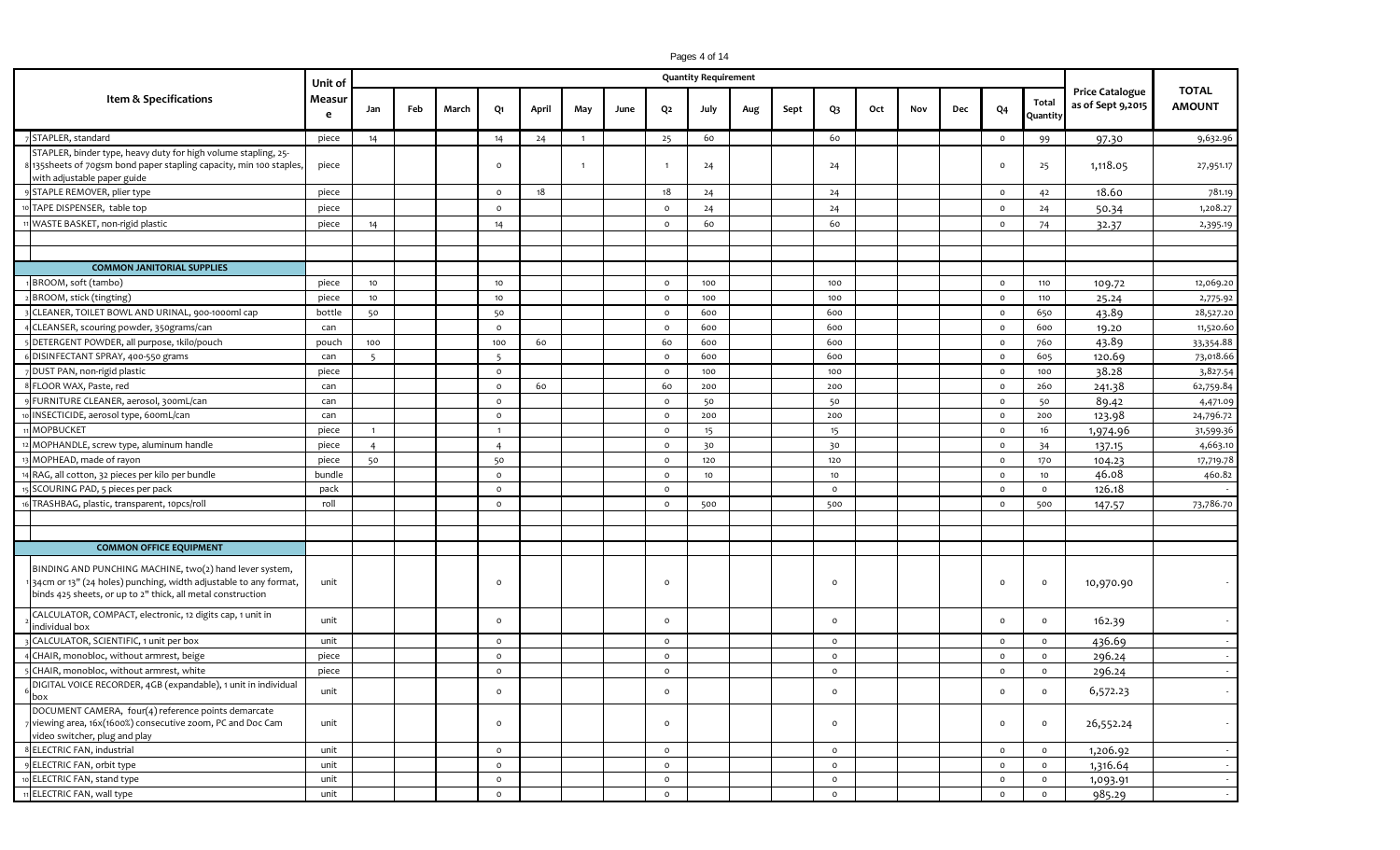|                                                                                                                                                                                                                                                                                                     | Unit of     |     |     |                |                |       |     |      |          | <b>Quantity Requirement</b> |     |      |                |     |     |     |                |                   |                                             |                               |
|-----------------------------------------------------------------------------------------------------------------------------------------------------------------------------------------------------------------------------------------------------------------------------------------------------|-------------|-----|-----|----------------|----------------|-------|-----|------|----------|-----------------------------|-----|------|----------------|-----|-----|-----|----------------|-------------------|---------------------------------------------|-------------------------------|
| Item & Specifications                                                                                                                                                                                                                                                                               | Measur<br>e | Jan | Feb | March          | Q1             | April | May | June | Q2       | July                        | Aug | Sept | Q <sub>3</sub> | Oct | Nov | Dec | Q <sub>4</sub> | Total<br>Quantity | <b>Price Catalogue</b><br>as of Sept 9,2015 | <b>TOTAL</b><br><b>AMOUNT</b> |
| FACSIMILE MACHINE, uses thermal paper, 50m/roll, for<br>documents 216mm x 600mm, 15 sec, transmission speed, running<br>width 2018mm, document feeder holds 10 pages, with automatic<br>paper cutter, redial, and fax/tel switchove                                                                 | unit        |     |     |                | $\circ$        |       |     |      | $\Omega$ |                             |     |      | $\circ$        |     |     |     | $\circ$        | $\circ$           | 3,695.37                                    |                               |
| FIRE EXTINGUISHER, dry chemical, for ABC class of fire, stored<br>3 pressure type, non-electrical conductor, non-toxic, non-corrosive,<br>4.5kg (10lbs.), brand new                                                                                                                                 | unit        |     |     |                | $\circ$        |       |     |      | $\circ$  |                             |     |      | $\circ$        |     |     |     | $\circ$        | $\circ$           | 1,367.11                                    |                               |
| FIRE EXTINGUISHER, pure HCFC 123, with fire rating of 1A, 1BC,<br>4 for ABC class of fire, stored pressure type, non-electrical<br>conductor, non-corrosive, 4.5kg (10 lbs), brand new                                                                                                              | unit        |     |     |                | $\circ$        |       |     |      | $\Omega$ |                             |     |      | $\circ$        |     |     |     | $\circ$        | $\circ$           | 4,156.19                                    |                               |
| MULTIMEDIA PROJECTOR, 4000 ansi Lumens, 3600 hours lamp<br>life, supports SVGA to SXGA, (compressed) resolution                                                                                                                                                                                     | unit        |     |     |                | $\circ$        |       |     |      | $\circ$  |                             |     |      | $\circ$        |     |     |     | $\circ$        | $\circ$           | 43,378.12                                   |                               |
| PAPER TRIMMER/CUTTING MACHINE, max paper size: B4, 30<br>16 sheets cutting cap., automatic clamping, stationery blade guard,<br>A4-A6 format indications                                                                                                                                            | unit        |     |     |                | $\circ$        |       |     |      | $\circ$  |                             |     |      | $\circ$        |     |     |     | $\circ$        | $\circ$           | 8,393.58                                    |                               |
| PAPER SHREDDER, 0.06m/sec shred speed, cuts 6-8 sheets of<br>70gsm paper                                                                                                                                                                                                                            | unit        |     |     |                | $\circ$        |       |     |      | $\circ$  |                             |     |      | $\circ$        |     |     |     | $\circ$        | $\circ$           | 5,793.22                                    |                               |
| PRINTER, IMPACT DOT MATRIX, 24 pins, 136 column, 480 cps<br>print speed                                                                                                                                                                                                                             | unit        |     |     |                | $\circ$        |       |     |      | $\circ$  |                             |     |      | $\circ$        |     |     |     | $\circ$        | $\circ$           | 19,430.11                                   |                               |
| PRINTER, IMPACT DOT MATRIX, 9 pins, 80 column, 337 cps print<br>speed                                                                                                                                                                                                                               | unit        |     |     |                | $\circ$        |       |     |      | $\circ$  |                             |     |      | $\circ$        |     |     |     | $\circ$        | $\circ$           | 6,152.25                                    |                               |
| PRINTER, INKJET, wireless capable, 55ppm speed, 512MB<br>memory, duplex printing capable                                                                                                                                                                                                            | unit        |     |     |                | $\circ$        |       |     |      | $\circ$  |                             |     |      | $\circ$        |     |     |     | $\mathsf{o}$   | $\circ$           | 10,550.00                                   |                               |
| 21 PRINTER, LASER, monochrome, 24ppm speed, 1200 x 1200 dpi                                                                                                                                                                                                                                         | unit        |     |     |                | $\circ$        |       |     |      | $\circ$  |                             |     |      | $\circ$        |     |     |     | $\mathsf{o}$   | $\circ$           | 1,744.55                                    |                               |
| TABLE, monobloc, square, 36" X 36", white, four(4) seater, for<br>indoor and outdoor use                                                                                                                                                                                                            | unit        |     |     |                | $\circ$        |       |     |      | $\circ$  |                             |     |      | $\circ$        |     |     |     | $\mathsf{o}$   | $\circ$           | 1,300.18                                    |                               |
| TABLE, monobloc, square, 36" X 36", beige, four(4) seater, for<br>indoor and outdoor use                                                                                                                                                                                                            | unit        |     |     |                | $\circ$        |       |     |      | $\circ$  |                             |     |      | $\circ$        |     |     |     | $\circ$        | $\circ$           | 1,301.24                                    |                               |
|                                                                                                                                                                                                                                                                                                     |             |     |     |                |                |       |     |      |          |                             |     |      |                |     |     |     |                |                   |                                             |                               |
| <b>COMMON COMPUTER SUPPLIES</b>                                                                                                                                                                                                                                                                     |             |     |     |                |                |       |     |      |          |                             |     |      |                |     |     |     |                |                   |                                             |                               |
| COMPUTER CONTINUOUS FORMS, 1 ply, 11" x 9-1/2", 2000<br>sheets/box                                                                                                                                                                                                                                  | box         |     |     |                | $\circ$        |       |     |      | $\circ$  |                             |     |      | $\circ$        |     |     |     | $\mathsf{o}$   | $\circ$           | 635.00                                      |                               |
| COMPUTER CONTINUOUS FORMS, 1 ply, 11" x 14-7/8", 2000<br>sheets/box                                                                                                                                                                                                                                 | box         |     |     |                | $\circ$        |       |     |      | $\circ$  |                             |     |      | $\circ$        |     |     |     | $\circ$        | $\circ$           | 930.97                                      |                               |
| COMPUTER CONTINUOUS FORMS, 2 ply, 11" x 9-1/2", 1000<br>sets/box                                                                                                                                                                                                                                    | box         |     |     |                | $\circ$        |       |     |      | $\circ$  |                             |     |      | $\circ$        |     |     |     | $\mathsf{o}$   | $\circ$           | 721.08                                      |                               |
| COMPUTER CONTINUOUS FORMS, 2 ply, 11" x 14-7/8", 1000<br>sets/box                                                                                                                                                                                                                                   | box         |     |     |                | $\circ$        |       |     |      | $\circ$  |                             |     |      | $\circ$        |     |     |     | $\circ$        | $\circ$           | 1,002.84                                    |                               |
| COMPUTER CONTINUOUS FORMS, 3 ply, 11 x 9-1/2", 500 sets/box                                                                                                                                                                                                                                         | box         |     |     |                | $\circ$        |       |     |      | $\circ$  |                             |     |      | $\circ$        |     |     |     | $\circ$        | $\circ$           | 602.31                                      |                               |
| COMPUTER CONTINUOUS FORMS, 3 ply, 11" x 14-7/8", 500<br>sets/box                                                                                                                                                                                                                                    | box         |     |     |                | $\circ$        |       |     |      | $\circ$  |                             |     |      | $\circ$        |     |     |     | $\mathsf{o}$   | $\circ$           | 960.05                                      | $\sim$                        |
| DVD REWRITABLE, 4x speed, 4.7GB capacity                                                                                                                                                                                                                                                            | piece       |     |     | 50             | 50             |       |     |      | $\circ$  | 200                         |     |      | 200            |     |     |     | $\mathsf{o}$   | 250               | 22.55                                       | 5,636.34                      |
| EXTERNAL HARD DRIVE, 1TB, 2.5" HDD, USB 3.0, backward<br>compatible with USB 2.0, 5400 rpm, with dual color LED light to<br>8 indicate USB 3.0/USB 2.0 transmission, USB powered, System<br>Requirements: USB 3.0: Windows XP/Vista/7/MacOSx 10.4 or<br>above, with USB 3.0 cable and product guide | piece       |     |     | $\overline{2}$ | $\overline{2}$ |       |     |      | $\circ$  |                             |     |      | $\circ$        |     |     |     | $\circ$        | $\overline{2}$    | 3,263.07                                    | 6,526.15                      |
| FLASH DRIVE, 16GB, USB 2.0, plug and play                                                                                                                                                                                                                                                           | piece       |     |     | 5              | $5^{\circ}$    |       |     |      | $\circ$  |                             |     |      | $\circ$        |     |     |     | $\circ$        | 5 <sup>5</sup>    | 246.87                                      | 1,234.35                      |
| MOUSE, optical, USB connection type                                                                                                                                                                                                                                                                 | unit        |     |     |                | $\circ$        |       |     |      | $\circ$  |                             |     |      | $\circ$        |     |     |     | $\circ$        | $\circ$           | 144.83                                      | $\sim$                        |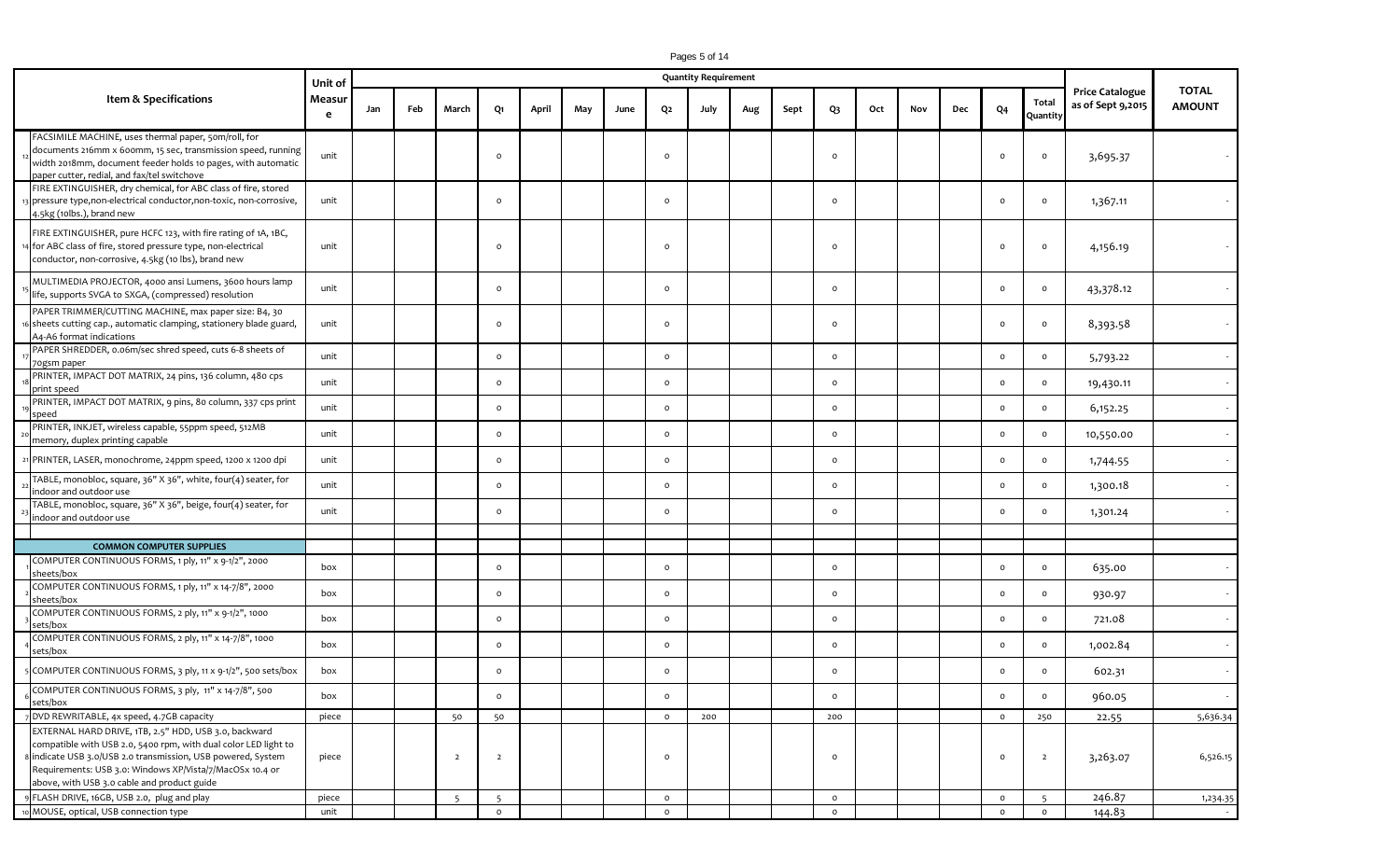|                                                                                            | Unit of     |     |     |       |          |       |     |      |          | <b>Quantity Requirement</b> |     |      |                 |     |     |     |                |                   |                                             |                               |
|--------------------------------------------------------------------------------------------|-------------|-----|-----|-------|----------|-------|-----|------|----------|-----------------------------|-----|------|-----------------|-----|-----|-----|----------------|-------------------|---------------------------------------------|-------------------------------|
| Item & Specifications                                                                      | Measur<br>e | Jan | Feb | March | Q1       | April | May | June | Q2       | July                        | Aug | Sept | Q3              | Oct | Nov | Dec | Q <sub>4</sub> | Total<br>Quantity | <b>Price Catalogue</b><br>as of Sept 9,2015 | <b>TOTAL</b><br><b>AMOUNT</b> |
|                                                                                            |             |     |     |       |          |       |     |      |          |                             |     |      |                 |     |     |     |                |                   |                                             |                               |
| <b>HANDBOOK ON PROCUREMENT</b>                                                             |             |     |     |       |          |       |     |      |          |                             |     |      |                 |     |     |     |                |                   |                                             |                               |
| HANDBOOK ON PHILIPPINE GOVERNMENT PROCUREMENT-RA<br>9184(6th Edition), 6" x 9", 296 pages, | piece       |     |     |       | $\circ$  | 12    |     |      | 12       | 10                          |     |      | 10 <sub>1</sub> |     |     |     | $\circ$        | 22                | 30.49                                       | 670.77                        |
| <b>CONSUMABLES</b>                                                                         |             |     |     |       |          |       |     |      |          |                             |     |      |                 |     |     |     |                |                   |                                             |                               |
|                                                                                            |             |     |     |       |          |       |     |      |          |                             |     |      |                 |     |     |     |                |                   |                                             |                               |
| INK CART, BROTHER LC39BK, Black                                                            | cart        |     |     |       | $\circ$  |       |     |      | $\circ$  |                             |     |      | $\circ$         |     |     |     | $\circ$        | $\circ$           | 698.23                                      | $\sim$                        |
| INK CART, BROTHER LC39C, Cyan                                                              | cart        |     |     |       | $\circ$  |       |     |      | $\circ$  |                             |     |      | $\circ$         |     |     |     | $\circ$        | $\circ$           | 471.80                                      | $\sim$ $-$                    |
| INK CART, BROTHER LC39M, Magenta                                                           | cart        |     |     |       | $\Omega$ |       |     |      | $\Omega$ |                             |     |      | $\circ$         |     |     |     | $\circ$        | $\circ$           | 471.80                                      |                               |
| INK CART, BROTHER LC39Y, Yellow                                                            | cart        |     |     |       | $\circ$  |       |     |      | $\circ$  |                             |     |      | $\circ$         |     |     |     | $\circ$        | $\circ$           | 471.80                                      |                               |
| INK CART, BROTHER LC67B, Black                                                             | cart        |     |     |       | $\circ$  |       |     |      | $\circ$  |                             |     |      | $\circ$         |     |     |     | $\circ$        | $\circ$           | 960.05                                      | $\sim$                        |
| INK CART, BROTHER LC67C, Cyan                                                              | cart        |     |     |       | $\circ$  |       |     |      | $\circ$  |                             |     |      | $\circ$         |     |     |     | $\circ$        | $\circ$           | 576.03                                      |                               |
| INK CART, BROTHER LC67M, Magenta                                                           | cart        |     |     |       | $\circ$  |       |     |      | $\circ$  |                             |     |      | $\circ$         |     |     |     | $\circ$        | $\circ$           | 576.03                                      | $\sim$                        |
| INK CART, BROTHER LC67Y, Yellow                                                            | cart        |     |     |       | $\circ$  |       |     |      | $\circ$  |                             |     |      | $\circ$         |     |     |     | $\circ$        | $\circ$           | 576.03                                      | $\sim$                        |
| INK CART, BROTHER LC67HYBK, Black                                                          | cart        |     |     |       | $\circ$  |       |     |      | $\circ$  |                             |     |      | $\circ$         |     |     |     | $\circ$        | $\circ$           | 1,689.69                                    | $\sim$                        |
| INK CART, BROTHER LC67HYC, Cyan                                                            | cart        |     |     |       | $\circ$  |       |     |      | $\circ$  |                             |     |      | $\circ$         |     |     |     | $\circ$        | $\circ$           | 916.16                                      | $\sim$                        |
| INK CART, BROTHER LC67HYM, Magenta                                                         | cart        |     |     |       | $\circ$  |       |     |      | $\circ$  |                             |     |      | $\circ$         |     |     |     | $\circ$        | $\circ$           | 916.16                                      | $\sim$ $-$                    |
| INK CART, BROTHER LC67HYY, Yellow                                                          | cart        |     |     |       | $\circ$  |       |     |      | $\circ$  |                             |     |      | $\circ$         |     |     |     | $\circ$        | $\circ$           | 916.16                                      |                               |
| INK CART, CANON PG-810, Black                                                              | cart        |     |     |       | $\circ$  |       |     |      | $\circ$  |                             |     |      | $\circ$         |     |     |     | $\circ$        | $\circ$           | 653.93                                      | $\sim$ $-$                    |
| INK CART, CANON PG-740, Black                                                              | cart        |     |     |       | $\circ$  |       |     |      | $\circ$  |                             |     |      | $\circ$         |     |     |     | $\circ$        | $\circ$           | 740.61                                      | $\sim$                        |
| INK CART, CANON PGI-725, Black                                                             | cart        |     |     |       | $\circ$  |       |     |      | $\circ$  |                             |     |      | $\circ$         |     |     |     | $\circ$        | $\circ$           | 518.98                                      | $\sim$                        |
| INK CART, CANON CLI-726, Black                                                             | cart        |     |     |       | $\circ$  |       |     |      | $\circ$  |                             |     |      | $\circ$         |     |     |     | $\circ$        | $\circ$           | 490.45                                      | $\sim$                        |
| INK CART, CANON CL-811, Colored                                                            | cart        |     |     |       | $\circ$  |       |     |      | $\circ$  |                             |     |      | $\circ$         |     |     |     | $\circ$        | $\circ$           | 864.59                                      | $\sim$                        |
| INK CART, CANON CL-741, Colored                                                            | cart        |     |     |       | $\circ$  |       |     |      | $\circ$  |                             |     |      | $\circ$         |     |     |     | $\circ$        | $\circ$           | 864.59                                      | $\sim$                        |
| INK CART, CANON CLI-726, Cyan                                                              | cart        |     |     |       | $\circ$  |       |     |      | $\circ$  |                             |     |      | $\circ$         |     |     |     | $\circ$        | $\circ$           | 565.06                                      |                               |
| INK CART, CANON CLI-726, Magenta                                                           | cart        |     |     |       | $\circ$  |       |     |      | $\Omega$ |                             |     |      | $\circ$         |     |     |     | $\circ$        | $\circ$           | 565.06                                      | $\sim$                        |
| INK CART, CANON CLI-726, Yellow                                                            | cart        |     |     |       | $\circ$  |       |     |      | $\circ$  |                             |     |      | $\circ$         |     |     |     | $\circ$        | $\circ$           | 565.06                                      | $\sim$                        |
| INK CART, EPSON C13T038190 (To 38), Black                                                  | cart        |     |     |       | $\circ$  |       |     |      | $\circ$  |                             |     |      | $\circ$         |     |     |     | $\circ$        | $\circ$           | 518.98                                      | $\sim$                        |
| INK CART, EPSON C13T039090 (To 39), Colored                                                | cart        |     |     |       | $\circ$  |       |     |      | $\circ$  |                             |     |      | $\circ$         |     |     |     | $\circ$        | $\circ$           | 813.03                                      | $\sim$                        |
| INK CART, EPSON C13T105190(73N)/(91N), Black                                               | cart        |     |     |       | $\circ$  |       |     |      | $\circ$  |                             |     |      | $\circ$         |     |     |     | $\circ$        | $\circ$           | 449.85                                      | $\sim$                        |
| INK CART, EPSON C13T105290(73N)/(91N),Cyan                                                 | cart        |     |     |       | $\circ$  |       |     |      | $\circ$  |                             |     |      | $\circ$         |     |     |     | $\circ$        | $\circ$           | 449.85                                      |                               |
| INK CART, EPSON C13T105390(73N)/(91N), Magenta                                             | cart        |     |     |       | $\circ$  |       |     |      | $\circ$  |                             |     |      | $\circ$         |     |     |     | $\circ$        | $\circ$           | 449.85                                      | $\sim$ $-$                    |
| INK CART, EPSON C13T105490(73N)/(91N), Yellow                                              | cart        |     |     |       | $\circ$  |       |     |      | $\circ$  |                             |     |      | $\circ$         |     |     |     | $\circ$        | $\circ$           | 449.85                                      | $\sim$                        |
| INK CART, EPSON C13T6664100 (T6641), Black                                                 | cart        |     |     |       | $\circ$  |       |     |      | $\circ$  |                             |     |      | $\circ$         |     |     |     | $\circ$        | $\circ$           | 268.81                                      | $\sim$ $-$                    |
| INK CART, EPSON C13T664200 (T6642), Cyan                                                   | cart        |     |     |       | $\circ$  |       |     |      | $\circ$  |                             |     |      | $\circ$         |     |     |     | $\circ$        | $\circ$           | 268.81                                      |                               |
| INK CART, EPSON C13T664300 (T6643), Magenta                                                | cart        |     |     |       | $\circ$  |       |     |      | $\circ$  |                             |     |      | $\circ$         |     |     |     | $\circ$        | $\circ$           | 268.81                                      | $\sim$                        |
| INK CART, EPSON C13T664400 (T6644), Yellow                                                 | cart        |     |     |       | $\circ$  |       |     |      | $\circ$  |                             |     |      | $\circ$         |     |     |     | $\circ$        | $\circ$           | 268.81                                      | $\sim$                        |
| 32 INK CART, HP 51645A, (HP45), Black                                                      | cart        |     |     |       | $\circ$  |       |     |      | $\circ$  |                             |     |      | $\circ$         |     |     |     | $\circ$        | $\circ$           | 1,382.47                                    |                               |
| 33 INK CART, HP C1823A, (HP23), Tri-color                                                  | cart        |     |     |       | $\circ$  |       |     |      | $\circ$  |                             |     |      | $\circ$         |     |     |     | $\circ$        | $\circ$           | 1,700.66                                    | $\sim$                        |
| 34 INK CART, HP C4844A, (HP10), Black                                                      | cart        |     |     |       | $\circ$  |       |     |      | $\circ$  |                             |     |      | $\circ$         |     |     |     | $\circ$        | $\circ$           | 1,574.48                                    | $\sim$                        |
| INK CART, HP C4906AA, (HP940XL), Black                                                     | cart        |     |     |       | $\circ$  |       |     |      | $\circ$  |                             |     |      | $\circ$         |     |     |     | $\circ$        | $\circ$           | 1,607.40                                    | $\sim$                        |
| 36 INK CART, HP C4907AA, (HP940XL), Cyan                                                   | cart        |     |     |       | $\circ$  |       |     |      | $\circ$  |                             |     |      | $\circ$         |     |     |     | $\circ$        | $\mathsf{o}\,$    | 1,086.23                                    | $\sim$ $-$                    |
| 7 INK CART, HP C4908AA, (HP940XL), Magenta                                                 | cart        |     |     |       | $\circ$  |       |     |      | $\circ$  |                             |     |      | $\circ$         |     |     |     | $\circ$        | $\circ$           | 1,086.23                                    | $\sim$                        |
| 38 INK CART, HP C4909AA, (HP940XL), Yellow                                                 | cart        |     |     |       | $\circ$  |       |     |      | $\circ$  |                             |     |      | $\circ$         |     |     |     | $\circ$        | $\mathsf{o}\,$    | 1,086.23                                    | $\sim$                        |
| INK CART, HP C4936A, (HP18), Black                                                         | cart        |     |     |       | $\circ$  |       |     |      | $\circ$  |                             |     |      | $\circ$         |     |     |     | $\circ$        | $\circ$           | 940.30                                      | $\sim$ $-$                    |
| INK CART, HP C4937A, (HP18), Cyan                                                          | cart        |     |     |       | $\circ$  |       |     |      | $\circ$  |                             |     |      | $\circ$         |     |     |     | $\circ$        | $\circ$           | 709.89                                      | $\sim$                        |

 $0 \t 709.89$ 

|<br>|<br>|<br>|

INK CART, HP C4938A, (HP18), Magenta cart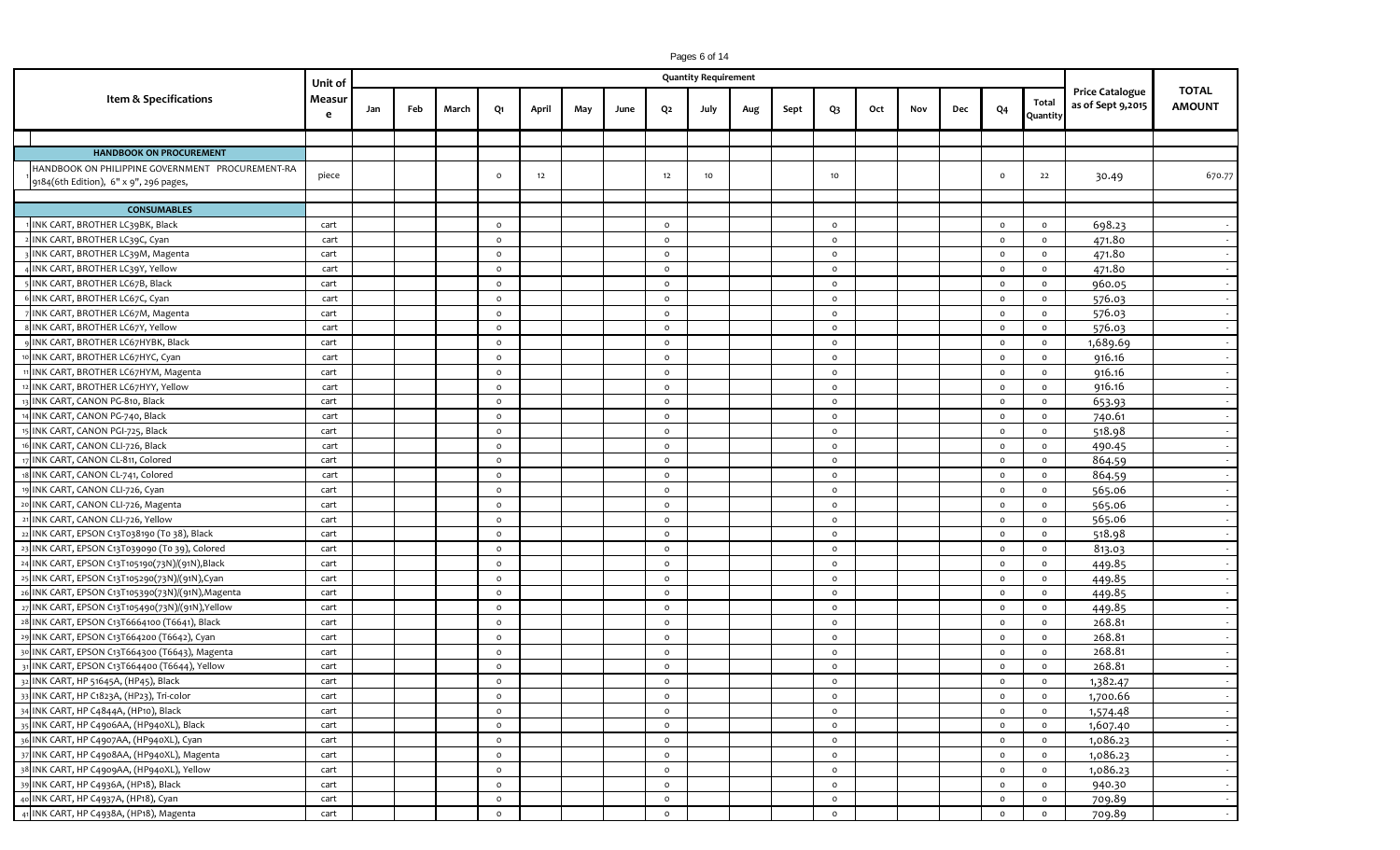|                                             |             |     |     |       |         |       |     |      |         | Pages 7 of 14<br><b>Quantity Requirement</b> |     |      |              |     |     |     |                |                   |                        |                  |
|---------------------------------------------|-------------|-----|-----|-------|---------|-------|-----|------|---------|----------------------------------------------|-----|------|--------------|-----|-----|-----|----------------|-------------------|------------------------|------------------|
|                                             | Unit of     |     |     |       |         |       |     |      |         |                                              |     |      |              |     |     |     |                |                   | <b>Price Catalogue</b> | <b>TOTAL</b>     |
| Item & Specifications                       | Measur<br>e | Jan | Feb | March | Q1      | April | May | June | Q2      | July                                         | Aug | Sept | $Q_3$        | Oct | Nov | Dec | Q <sub>4</sub> | Total<br>Quantity | as of Sept 9,2015      | <b>AMOUNT</b>    |
| INK CART, HP C4939A, (HP18), Yellow         | cart        |     |     |       | $\circ$ |       |     |      | $\circ$ |                                              |     |      | $\circ$      |     |     |     | $\circ$        | $\circ$           | 709.89                 |                  |
| INK CART, HP C6578DA, (HP78), Tri-color     | cart        |     |     |       | $\circ$ |       |     |      | $\circ$ |                                              |     |      | $\circ$      |     |     |     | $\circ$        | $\circ$           | 1,596.43               |                  |
| INK CART, HP C6615DA, (HP15), Black         | cart        |     |     |       | $\circ$ |       |     |      | $\circ$ |                                              |     |      | $\circ$      |     |     |     | $\circ$        | $\circ$           | 1,305.67               | $\sim$           |
| INK CART, HP C6625AA, (HP17), Tri-color     | cart        |     |     |       | $\circ$ |       |     |      | $\circ$ |                                              |     |      | $\circ$      |     |     |     | $\circ$        | $\circ$           | 1,420.87               |                  |
| INK CART, HP C6656AA, (HP56), Black         | cart        |     |     |       | $\circ$ |       |     |      | $\circ$ |                                              |     |      | $\circ$      |     |     |     | $\circ$        | $\circ$           | 972.12                 | $\sim$           |
| INK CART, HP C6657AA, (HP57), Tri-color     | cart        |     |     |       | $\circ$ |       |     |      | $\circ$ |                                              |     |      | $\circ$      |     |     |     | $\circ$        | $\circ$           | 1,547.05               | $\sim$           |
| INK CART, HP C8727AA, (HP27), Black         | cart        |     |     |       | $\circ$ |       |     |      | $\circ$ |                                              |     |      | $\circ$      |     |     |     | $\circ$        | $\circ$           | 844.84                 | $\sim$ 100 $\mu$ |
| INK CART, HP C8765WA, (HP94), Black         | cart        |     |     |       | $\circ$ |       |     |      | $\circ$ |                                              |     |      | $\circ$      |     |     |     | $\circ$        | $\circ$           | 932.62                 | $\sim$           |
| INK CART, HP C8766WA, (HP95), Tri-color     | cart        |     |     |       | $\circ$ |       |     |      | $\circ$ |                                              |     |      | $\mathsf{o}$ |     |     |     | $\circ$        | $\circ$           | 1,164.13               | $\sim$           |
| INK CART, HP C8767WA, (HP96), Black         | cart        |     |     |       | $\circ$ |       |     |      | $\circ$ |                                              |     |      | $\circ$      |     |     |     | $\circ$        | $\circ$           | 1,431.85               | $\sim$           |
| INK CART, HP C9351AA, (HP21), Black         | cart        |     |     |       | $\circ$ |       |     |      | $\circ$ |                                              |     |      | $\circ$      |     |     |     | $\circ$        | $\circ$           | 679.17                 | $\sim$ 100 $\mu$ |
| INK CART, HP C9352AA, (HP22), Tri-color     | cart        |     |     |       | $\circ$ |       |     |      | $\circ$ |                                              |     |      | $\circ$      |     |     |     | $\circ$        | $\circ$           | 793.28                 | $\sim$           |
| INK CART, HP C9361WA, (HP93), Tri-color     | cart        |     |     |       | $\circ$ |       |     |      | $\circ$ |                                              |     |      | $\circ$      |     |     |     | $\circ$        | $\circ$           | 1,420.87               | $\sim$           |
| INK CART, HP C9362WA, (HP92), Black         | cart        |     |     |       | $\circ$ |       |     |      | $\circ$ |                                              |     |      | $\circ$      |     |     |     | $\circ$        | $\circ$           | 633.08                 |                  |
| INK CART, HP C9363WA, (HP97), Tri-color     | cart        |     |     |       | $\circ$ |       |     |      | $\circ$ |                                              |     |      | $\circ$      |     |     |     | $\circ$        | $\circ$           | 1,572.29               |                  |
| INK CART, HP C9364WA, (HP98), Black         | cart        |     |     |       | $\circ$ |       |     |      | $\circ$ |                                              |     |      | $\circ$      |     |     |     | $\circ$        | $\circ$           | 855.82                 |                  |
| INK CART, HP CB314A, (HP900), Black         | cart        |     |     |       | $\circ$ |       |     |      | $\circ$ |                                              |     |      | $\circ$      |     |     |     | $\circ$        | $\circ$           | 312.70                 |                  |
| INK CART, HP CB315A, (HP900), Tri-color     | cart        |     |     |       | $\circ$ |       |     |      | $\circ$ |                                              |     |      | $\circ$      |     |     |     | $\circ$        | $\circ$           | 380.73                 | $\sim$           |
| INK CART, HP CB335WA, (HP74), Black         | cart        |     |     |       | $\circ$ |       |     |      | $\circ$ |                                              |     |      | $\mathsf{o}$ |     |     |     | $\circ$        | $\circ$           | 715.37                 | $\sim$           |
| INK CART, HP CB336WA, (HP74XL), Black       | cart        |     |     |       | $\circ$ |       |     |      | $\circ$ |                                              |     |      | $\circ$      |     |     |     | $\circ$        | $\circ$           | 1,541.57               | $\sim$           |
| INK CART, HP CB337WA, (HP75), Tri-color     | cart        |     |     |       | $\circ$ |       |     |      | $\circ$ |                                              |     |      | $\circ$      |     |     |     | $\circ$        | $\circ$           | 822.90                 |                  |
| INK CART, HP CB338WA, (HP75XL), Tri-color   | cart        |     |     |       | $\circ$ |       |     |      | $\circ$ |                                              |     |      | $\circ$      |     |     |     | $\circ$        | $\circ$           | 1,563.51               | $\sim$           |
| INK CART, HP CC640WA, (HP60), Black         | cart        |     |     |       | $\circ$ |       |     |      | $\circ$ |                                              |     |      | $\circ$      |     |     |     | $\circ$        | $\circ$           | 669.29                 | $\sim$           |
| INK CART, HP CC641WA, (HP60XL), Black       | cart        |     |     |       | $\circ$ |       |     |      | $\circ$ |                                              |     |      | $\circ$      |     |     |     | $\circ$        | $\circ$           | 1,475.73               | $\sim$           |
| INK CART, HP CC643WA, (HP60), Tri-color     | cart        |     |     |       | $\circ$ |       |     |      | $\circ$ |                                              |     |      | $\circ$      |     |     |     | $\circ$        | $\circ$           | 788.89                 | $\sim$           |
| INK CART, HP CC644WA, (HP60XL), Tri-color   | cart        |     |     |       | $\circ$ |       |     |      | $\circ$ |                                              |     |      | $\circ$      |     |     |     | $\circ$        | $\circ$           | 1,717.12               | $\sim$           |
| INK CART, HP CC653AA, (HP901), Black        | cart        |     |     |       | $\circ$ |       |     |      | $\circ$ |                                              |     |      | $\circ$      |     |     |     | $\circ$        | $\circ$           | 669.29                 | $\sim$           |
| INK CART, HP CC656AA, (HP901), Tri-color    | cart        |     |     |       | $\circ$ |       |     |      | $\circ$ |                                              |     |      | $\circ$      |     |     |     | $\circ$        | $\circ$           | 1,031.37               | $\sim$           |
| INK CART, HP CC660AA, (HP702), Black        | cart        |     |     |       | $\circ$ |       |     |      | $\circ$ |                                              |     |      | $\circ$      |     |     |     | $\circ$        | $\circ$           | 1,059.90               |                  |
| INK CART, HP CD887AA, (HP703), Black        | cart        |     |     |       | $\circ$ |       |     |      | $\circ$ |                                              |     |      | $\circ$      |     |     |     | $\circ$        | $\circ$           | 365.37                 |                  |
| INK CART, HP CD888AA, (HP703), Tri-color    | cart        |     |     |       | $\circ$ |       |     |      | $\circ$ |                                              |     |      | $\circ$      |     |     |     | $\circ$        | $\circ$           | 365.37                 |                  |
| INK CART, HP CD971AA, (HP 920), Black       | cart        |     |     |       | $\circ$ |       |     |      | $\circ$ |                                              |     |      | $\circ$      |     |     |     | $\circ$        | $\circ$           | 836.07                 |                  |
| INK CART, HP CD972AA, (HP 920XL), Cyan      | cart        |     |     |       | $\circ$ |       |     |      | $\circ$ |                                              |     |      | $\circ$      |     |     |     | $\circ$        | $\circ$           | 641.86                 | $\sim$           |
| INK CART, HP CD973AA, (HP 920XL), Magenta   | cart        |     |     |       | $\circ$ |       |     |      | $\circ$ |                                              |     |      | $\circ$      |     |     |     | $\circ$        | $\circ$           | 641.86                 |                  |
| INK CART, HP CD974AA, (HP 920XL), Yellow    | cart        |     |     |       | $\circ$ |       |     |      | $\circ$ |                                              |     |      | $\circ$      |     |     |     | $\circ$        | $\circ$           | 641.86                 | $\sim$           |
| INK CART, HP CD975AA, (HP 920XL), Black     | cart        |     |     |       | $\circ$ |       |     |      | $\circ$ |                                              |     |      | $\circ$      |     |     |     | $\circ$        | $\circ$           | 1,206.92               | $\sim$ $-$       |
| INK CART, HP CH561WA, (HP61), Black         | cart        |     |     |       | $\circ$ |       |     |      | $\circ$ |                                              |     |      | $\circ$      |     |     |     | $\circ$        | $\circ$           | 641.86                 |                  |
| INK CART, HP CH562WA, (HP61), Tricolor      | cart        |     |     |       | $\circ$ |       |     |      | $\circ$ |                                              |     |      | $\mathsf{o}$ |     |     |     | $\circ$        | $\circ$           | 794.37                 | $\sim$ $-$       |
| 80 INK CART, HP CN045AA, (HP950XL), Black   | cart        |     |     |       | $\circ$ |       |     |      | $\circ$ |                                              |     |      | $\mathsf{o}$ |     |     |     | $\circ$        | $\circ$           | 1,627.15               | $\sim$           |
| 81 INK CART, HP CN046AA, (HP951XL), Cyan    | cart        |     |     |       | $\circ$ |       |     |      | $\circ$ |                                              |     |      | $\circ$      |     |     |     | $\circ$        | $\circ$           | 1,206.92               | $\sim$           |
| INK CART, HP CN047AA, (HP951XL), Magenta    | cart        |     |     |       | $\circ$ |       |     |      | $\circ$ |                                              |     |      | $\circ$      |     |     |     | $\circ$        | $\circ$           | 1,206.92               | $\sim$           |
| INK CART, HP CN048AA, (HP951XL). Yellow     | cart        |     |     |       | $\circ$ |       |     |      | $\circ$ |                                              |     |      | $\circ$      |     |     |     | $\circ$        | $\circ$           | 1,206.92               | $\sim$           |
| 84 INK CART, HP CN692AA, (HP704), Black     | cart        |     |     |       | $\circ$ |       |     |      | $\circ$ |                                              |     |      | $\mathsf{o}$ |     |     |     | $\circ$        | $\circ$           | 365.37                 | $\sim$           |
| 85 INK CART, HP CN693AA, (HP704), Tri-color | cart        |     |     |       | $\circ$ |       |     |      | $\circ$ |                                              |     |      | $\circ$      |     |     |     | $\circ$        | $\circ$           | 365.37                 | $\sim$ 100 $\mu$ |
| 86 INK CART, HP CZ107AA, (HP678), Black     | cart        |     |     |       | $\circ$ |       |     |      | $\circ$ |                                              |     |      | $\circ$      |     |     |     | $\circ$        | $\circ$           | 377.44                 | $\sim$ 100 $\mu$ |
| INK CART, HP CZ108AA, (HP678), Tricolor     | cart        |     |     |       | $\circ$ |       |     |      | $\circ$ |                                              |     |      | $\circ$      |     |     |     | $\circ$        | $\circ$           | 380.73                 | $\sim$ 100 $\mu$ |
| 88 INK CART, HP CZ121A (HP685A), Black      | cart        |     |     |       | $\circ$ |       |     |      | $\circ$ |                                              |     |      | $\circ$      |     |     |     | $\circ$        | $\circ$           | 384.02                 |                  |
|                                             |             |     |     |       |         |       |     |      |         |                                              |     |      |              |     |     |     |                |                   |                        |                  |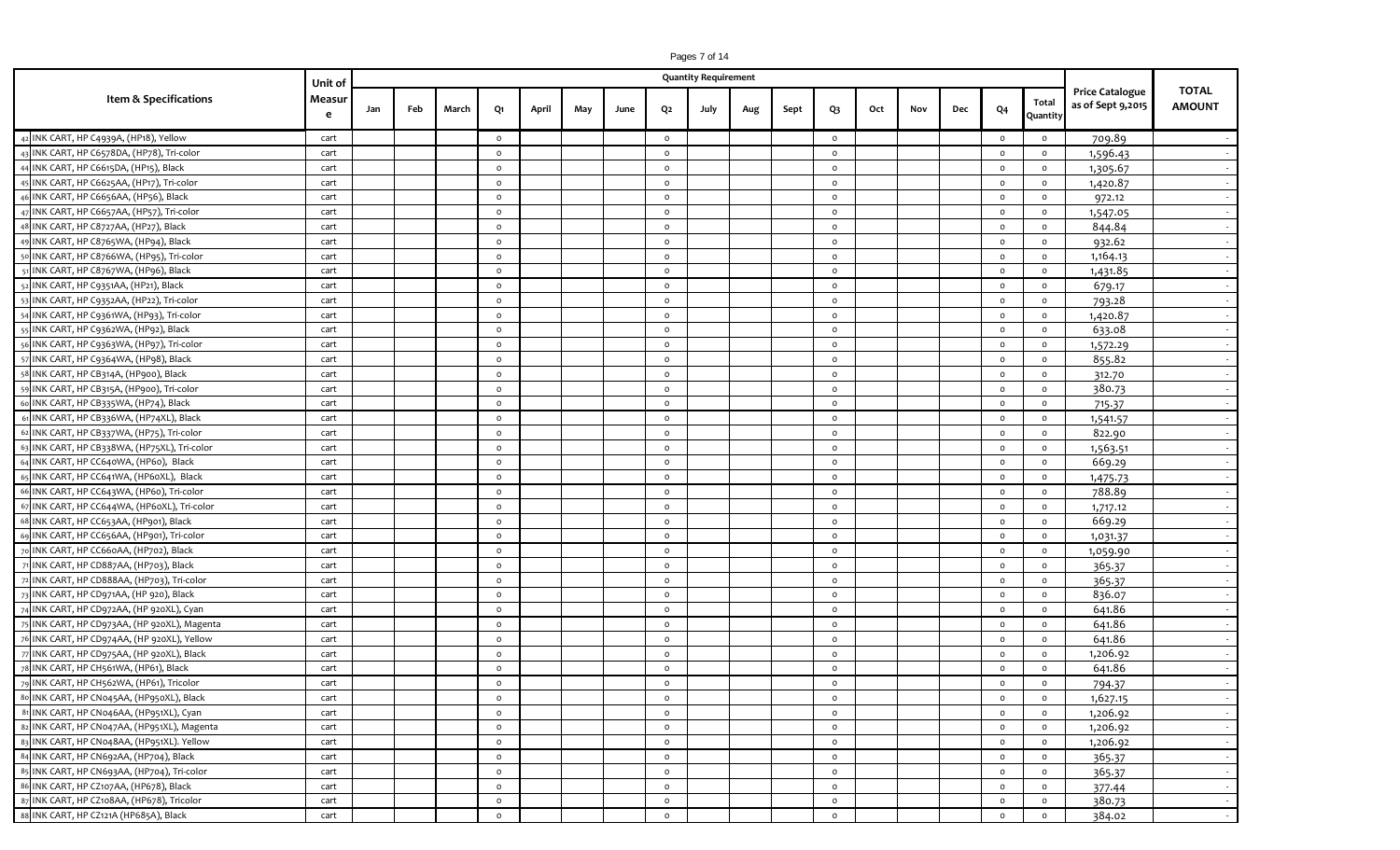|                                                     |             |     |     |       |                |       |     |      |              | Pages 8 of 14<br><b>Quantity Requirement</b> |     |      |         |     |     |     |                |                   |                        |              |
|-----------------------------------------------------|-------------|-----|-----|-------|----------------|-------|-----|------|--------------|----------------------------------------------|-----|------|---------|-----|-----|-----|----------------|-------------------|------------------------|--------------|
|                                                     | Unit of     |     |     |       |                |       |     |      |              |                                              |     |      |         |     |     |     |                |                   | <b>Price Catalogue</b> | <b>TOTAL</b> |
| Item & Specifications                               | Measur<br>e | Jan | Feb | March | Q1             | April | May | June | Q2           | July                                         | Aug | Sept | $Q_3$   | Oct | Nov | Dec | Q <sub>4</sub> | Total<br>Quantity | as of Sept 9,2015      | AMOUNT       |
| 89 INK CART, HP CZ122A (HP685A), Cyan               | cart        |     |     |       | $\circ$        |       |     |      | $\circ$      |                                              |     |      | $\circ$ |     |     |     | $\circ$        | $\circ$           | 252.36                 |              |
| INK CART, HP CZ123A (HP685A), Magenta               | cart        |     |     |       | $\circ$        |       |     |      | $\circ$      |                                              |     |      | $\circ$ |     |     |     | $\circ$        | $\circ$           | 252.36                 | $\sim$ $-$   |
| INK CART, HP CZ124A (HP685A), Yellow                | cart        |     |     |       | $\circ$        |       |     |      | $\circ$      |                                              |     |      | $\circ$ |     |     |     | $\circ$        | $\circ$           | 252.36                 |              |
| 2 INK CART, HP Q8893AA (C8728AA), (HP28), Colored   | cart        |     |     |       | $\circ$        |       |     |      | $\circ$      |                                              |     |      | $\circ$ |     |     |     | $\circ$        | $\circ$           | 965.54                 | $\sim$ $-$   |
| INK CART, LEXMARK 10NO217 (#17), Black              | cart        |     |     |       | $\circ$        |       |     |      | $\circ$      |                                              |     |      | $\circ$ |     |     |     | $\circ$        | $\circ$           | 1,058.80               |              |
| INK CART, LEXMARK 10NO227 (#27), Colored            | cart        |     |     |       | $\circ$        |       |     |      | $\circ$      |                                              |     |      | $\circ$ |     |     |     | $\circ$        | $\circ$           | 1,261.78               | $\sim$       |
| TONER CART, BROTHER TN-2025, Black                  | cart        |     |     |       | $\circ$        |       |     |      | $\circ$      |                                              |     |      | $\circ$ |     |     |     | $\circ$        | $\circ$           | 2,696.92               | $\sim$       |
| TONER CART, BROTHER TN-2130, Black                  | cart        |     |     |       | $\circ$        |       |     |      | $\circ$      |                                              |     |      | $\circ$ |     |     |     | $\circ$        | $\circ$           | 1,920.10               |              |
| TONER CART, BROTHER TN-2150, Black                  | cart        |     |     |       | $\circ$        |       |     |      | $\circ$      |                                              |     |      | $\circ$ |     |     |     | $\circ$        | $\circ$           | 3,017.30               |              |
| TONER CART, BROTHER TN-3320, Black                  | cart        |     |     |       | $\circ$        |       |     |      | $\circ$      |                                              |     |      | $\circ$ |     |     |     | $\circ$        | $\circ$           | 3,519.82               |              |
| ONER CART, BROTHER TN-3350, BIACK, TOT HL5450DN (CO | cart        |     |     |       | $\circ$        |       |     |      | $\circ$      |                                              |     |      | $\circ$ |     |     |     | $\circ$        | $\circ$           | 5,244.62               | $\sim$       |
| TONER CART, HP C4092A, Black                        | cart        |     |     |       | $\circ$        |       |     |      | $\circ$      |                                              |     |      | $\circ$ |     |     |     | $\circ$        | $\circ$           | 2,892.22               | $\sim$       |
| TONER CART, HP C4096A, Black                        | cart        |     |     |       | $\circ$        |       |     |      | $\circ$      |                                              |     |      | $\circ$ |     |     |     | $\circ$        | $\circ$           | 5,647.29               | $\sim$ $-$   |
| TONER CART, HP C7115A, Black                        | cart        |     |     |       | $\circ$        |       |     |      | $\circ$      |                                              |     |      | $\circ$ |     |     |     | $\circ$        | $\circ$           | 3,134.70               |              |
| TONER CART, HP CB435A, Black                        | cart        |     |     |       | $\circ$        |       |     |      | $\circ$      |                                              |     |      | $\circ$ |     |     |     | $\circ$        | $\circ$           | 2,869.18               | $\sim$ $-$   |
| TONER CART, HP CB436A, Black                        | cart        |     |     |       | $\circ$        |       |     |      | $\circ$      |                                              |     |      | $\circ$ |     |     |     | $\circ$        | $\circ$           | 3,231.25               | $\sim$       |
| TONER CART, HP CB540A, Black                        | cart        |     |     |       | $\circ$        |       |     |      | $\circ$      |                                              |     |      | $\circ$ |     |     |     | $\circ$        | $\circ$           | 3,446.31               | $\sim$ $-$   |
| TONER CART, HP CB541A, Cyan                         | cart        |     |     |       | $\circ$        |       |     |      | $\circ$      |                                              |     |      | $\circ$ |     |     |     | $\circ$        | $\circ$           | 3,133.60               |              |
| TONER CART, HP CB542A, Yellow                       | cart        |     |     |       | $\circ$        |       |     |      | $\circ$      |                                              |     |      | $\circ$ |     |     |     | $\circ$        | $\circ$           | 3,133.60               | $\sim$       |
| TONER CART, HP CB543A, Magenta                      | cart        |     |     |       | $\circ$        |       |     |      | $\circ$      |                                              |     |      | $\circ$ |     |     |     | $\circ$        | $\circ$           | 3,133.60               | $\sim$       |
| TONER CART, HP CC364A, Black                        | cart        |     |     |       | $\circ$        |       |     |      | $\circ$      |                                              |     |      | $\circ$ |     |     |     | $\circ$        | $\circ$           | 7,724.29               |              |
| TONER CART, HP CC530A, Black                        | cart        |     |     |       | $\Omega$       |       |     |      | $\circ$      |                                              |     |      | $\circ$ |     |     |     | $\circ$        | $\circ$           | 5,447.60               | $\sim$       |
| TONER CART, HP CC531A, Cyan                         | cart        |     |     |       | $\circ$        |       |     |      | $\circ$      |                                              |     |      | $\circ$ |     |     |     | $\circ$        | $\circ$           | 5,109.66               |              |
| TONER CART, HP CC532A, Yellow                       | cart        |     |     |       | $\circ$        |       |     |      | $\circ$      |                                              |     |      | $\circ$ |     |     |     | $\circ$        | $\circ$           | 5,109.66               | $\sim$       |
| TONER CART, HP CC533A, Magenta                      | cart        |     |     |       | $\circ$        |       |     |      | $\circ$      |                                              |     |      | $\circ$ |     |     |     | $\circ$        | $\circ$           | 5,109.66               | $\sim$ $-$   |
| TONER CART, HP CE255A, Black                        | cart        |     |     |       | $\circ$        |       |     |      | $\circ$      |                                              |     |      | $\circ$ |     |     |     | $\circ$        | $\circ$           | 6,704.99               | $\sim$ $-$   |
| TONER CART, HP CE278A, Black                        | cart        |     |     |       | $\circ$        |       |     |      | $\circ$      |                                              |     |      | $\circ$ |     |     |     | $\circ$        | $\circ$           | 3,238.93               |              |
| TONER CART, HP CE285A (HP85A), Black                | cart        |     |     |       | $\circ$        |       |     |      | $\circ$      |                                              |     |      | $\circ$ |     |     |     | $\circ$        | $\circ$           | 2,856.01               | $\sim$ $-$   |
| TONER CART, HP CE310A, Black                        | cart        |     |     |       | $\circ$        |       |     |      | $\circ$      |                                              |     |      | $\circ$ |     |     |     | $\circ$        | $\circ$           | 2,444.56               |              |
| TONER CART, HP CE311A, Cyan                         | cart        |     |     |       | $\circ$        |       |     |      | $\circ$      |                                              |     |      | $\circ$ |     |     |     | $\circ$        | $\circ$           | 2,611.34               | $\sim$ $-$   |
| TONER CART, HP CE312A, Yellow                       | cart        |     |     |       | $\circ$        |       |     |      | $\circ$      |                                              |     |      | $\circ$ |     |     |     | $\circ$        | $\circ$           | 2,611.34               |              |
| TONER CART, HP CE313A, Magenta                      | cart        |     |     |       | $\circ$        |       |     |      | $\circ$      |                                              |     |      | $\circ$ |     |     |     | $\circ$        | $\circ$           | 2,611.34               | $\sim$       |
| TONER CART, HP CE320A, Black                        | cart        |     |     |       | $\circ$        |       |     |      | $\circ$      |                                              |     |      | $\circ$ |     |     |     | $\circ$        | $\circ$           | 3,225.77               | $\sim$       |
| TONER CART, HP CE321A, Cyan                         | cart        |     |     |       | $\circ$        |       |     |      | $\circ$      |                                              |     |      | $\circ$ |     |     |     | $\circ$        | $\circ$           | 3,105.08               | $\sim$       |
| TONER CART, HP CE322A, Yellow                       | cart        |     |     |       | $\circ$        |       |     |      | $\circ$      |                                              |     |      | $\circ$ |     |     |     | $\circ$        | $\circ$           | 3,105.08               |              |
| TONER CART, HP CE323A, Magenta                      | cart        |     |     |       | $\circ$        |       |     |      | $\circ$      |                                              |     |      | $\circ$ |     |     |     | $\circ$        | $\circ$           | 3,105.08               |              |
| TONER CART, HP CE390A, Black                        | cart        |     |     |       | $\circ$        |       |     |      | $\circ$      |                                              |     |      | $\circ$ |     |     |     | $\circ$        | $\circ$           | 7,680.40               |              |
| 126 TONER CART, HP CE400A, Black                    | cart        |     |     |       | $\circ$        |       |     |      | $\circ$      |                                              |     |      | $\circ$ |     |     |     | $\circ$        | $\circ$           | 6,958.44               | $\sim$       |
| TONER CART, HP CE401A, Cyan<br>12                   | cart        |     |     |       | $\circ$        |       |     |      | $\mathsf{o}$ |                                              |     |      | $\circ$ |     |     |     | $\circ$        | $\circ$           | 10,186.40              | $\sim$       |
| TONER CART, HP CE402A, Yellow                       | cart        |     |     |       | $\circ$        |       |     |      | $\mathsf{o}$ |                                              |     |      | $\circ$ |     |     |     | $\circ$        | $\circ$           | 10,186.40              | $\sim$       |
| TONER CART, HP CE403A, Magenta                      | cart        |     |     |       | $\mathsf{o}\,$ |       |     |      | $\circ$      |                                              |     |      | $\circ$ |     |     |     | $\circ$        | $\circ$           | 10,186.40              | $\sim$       |
| TONER CART, HP CE410A, (HP305), Black               | cart        |     |     |       | $\circ$        |       |     |      | $\circ$      |                                              |     |      | $\circ$ |     |     |     | $\circ$        | $\circ$           | 3,840.20               | $\sim$       |
| 131 TONER CART, HP CE411A, (HP305), Cyan            | cart        |     |     |       | $\mathsf{o}\,$ |       |     |      | $\circ$      |                                              |     |      | $\circ$ |     |     |     | $\circ$        | $\circ$           | 5,688.98               | $\sim$ $-$   |
| 2 TONER CART, HP CE412A, (HP305), Yellow<br>13.     | cart        |     |     |       | $\mathsf{o}\,$ |       |     |      | $\mathsf{o}$ |                                              |     |      | $\circ$ |     |     |     | $\circ$        | $\circ$           | 5,688.98               | $\sim$       |
| TONER CART, HP CE413A, (HP305), Magenta             | cart        |     |     |       | $\mathsf{o}\,$ |       |     |      | $\circ$      |                                              |     |      | $\circ$ |     |     |     | $\circ$        | $\circ$           | 5,688.98               | $\sim$ $-$   |
| TONER CART, HP CE505A, Black<br>13                  | cart        |     |     |       | $\circ$        |       |     |      | $\circ$      |                                              |     |      | $\circ$ |     |     |     | $\circ$        | $\circ$           | 3,862.14               | $\sim$       |

 $\overline{0}$ 

 $\overline{0}$ 

 $\overline{\mathbf{0}}$ 

 $0 \t 7,091.20$ 

 $\overline{0}$ 

135 TONER CART, HP CE505X, Black, high cap cart cart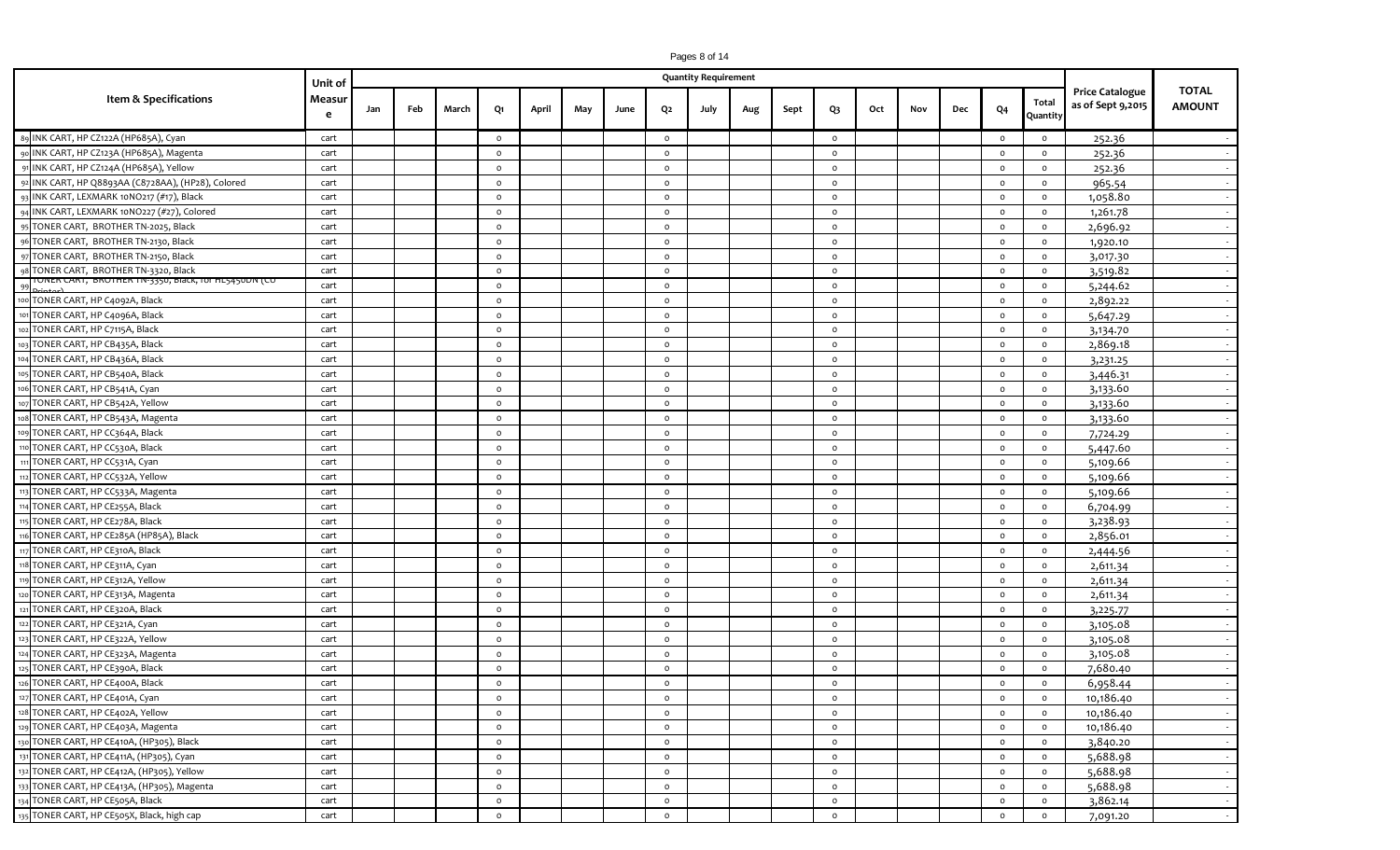|                                                                                                                     | Unit of     |     |     |       |         |       |     |      |                | <b>Quantity Requirement</b> |     |      |                |     |     |     |                |                   |                                             |                               |
|---------------------------------------------------------------------------------------------------------------------|-------------|-----|-----|-------|---------|-------|-----|------|----------------|-----------------------------|-----|------|----------------|-----|-----|-----|----------------|-------------------|---------------------------------------------|-------------------------------|
| Item & Specifications                                                                                               | Measur<br>e | Jan | Feb | March | Q1      | April | May | June | Q <sub>2</sub> | July                        | Aug | Sept | Q <sub>3</sub> | Oct | Nov | Dec | Q <sub>4</sub> | Total<br>Quantity | <b>Price Catalogue</b><br>as of Sept 9,2015 | <b>TOTAL</b><br><b>AMOUNT</b> |
| 136 TONER CART, HP Q2612A, Black                                                                                    | cart        |     |     |       | $\circ$ |       |     |      | $\circ$        |                             |     |      | $\circ$        |     |     |     | $\circ$        | $\circ$           | 3,134.70                                    |                               |
| TONER CART, HP Q2613A, Black                                                                                        | cart        |     |     |       | $\circ$ |       |     |      | $\circ$        |                             |     |      | $\circ$        |     |     |     | $\circ$        | $\circ$           | 3,511.04                                    | $\sim$                        |
| TONER CART, HP Q5942A, Black                                                                                        | cart        |     |     |       | $\circ$ |       |     |      | $\circ$        |                             |     |      | $\circ$        |     |     |     | $\circ$        | $\circ$           | 7,680.40                                    | $\sim$                        |
| TONER CART, HP Q5949A, Black                                                                                        | cart        |     |     |       | $\circ$ |       |     |      | $\circ$        |                             |     |      | $\circ$        |     |     |     | $\circ$        | $\circ$           | 3,724.99                                    | $\sim$                        |
| TONER CART, HP Q5950A, Black                                                                                        | cart        |     |     |       | $\circ$ |       |     |      | $\circ$        |                             |     |      | $\circ$        |     |     |     | $\circ$        | $\circ$           | 8,064.42                                    |                               |
| TONER CART, HP Q5951A, Cyan                                                                                         | cart        |     |     |       | $\circ$ |       |     |      | $\circ$        |                             |     |      | $\circ$        |     |     |     | $\circ$        | $\circ$           | 11,441.60                                   | $\sim$                        |
| TONER CART, HP Q5952A, Yellow                                                                                       | cart        |     |     |       | $\circ$ |       |     |      | $\circ$        |                             |     |      | $\circ$        |     |     |     | $\circ$        | $\circ$           | 11,441.60                                   | $\sim$                        |
| TONER CART, HP Q5953A, Magenta                                                                                      | cart        |     |     |       | $\circ$ |       |     |      | $\circ$        |                             |     |      | $\circ$        |     |     |     | $\circ$        | $\circ$           | 11,441.60                                   |                               |
| TONER CART, HP Q6000A, Black                                                                                        | cart        |     |     |       | $\circ$ |       |     |      | $\circ$        |                             |     |      | $\circ$        |     |     |     | $\circ$        | $\circ$           | 3,500.07                                    |                               |
| TONER CART, HP Q6001A, Cyan                                                                                         | cart        |     |     |       | $\circ$ |       |     |      | $\circ$        |                             |     |      | $\circ$        |     |     |     | $\circ$        | $\circ$           | 3,812.77                                    |                               |
| TONER CART, HP Q6002A, Yellow                                                                                       | cart        |     |     |       | $\circ$ |       |     |      | $\circ$        |                             |     |      | $\circ$        |     |     |     | $\circ$        | $\circ$           | 3,812.77                                    | $\sim$                        |
| TONER CART, HP Q6003A, Magenta                                                                                      | cart        |     |     |       | $\circ$ |       |     |      | $\circ$        |                             |     |      | $\circ$        |     |     |     | $\circ$        | $\circ$           | 3,812.77                                    | $\sim$                        |
| TONER CART, HP Q6470A, Black                                                                                        | cart        |     |     |       | $\circ$ |       |     |      | $\circ$        |                             |     |      | $\circ$        |     |     |     | $\circ$        | $\circ$           | 5,830.52                                    | $\sim$                        |
| TONER CART, HP Q6471A, Cyan                                                                                         | cart        |     |     |       | $\circ$ |       |     |      | $\circ$        |                             |     |      | $\circ$        |     |     |     | $\circ$        | $\circ$           | 5,797.60                                    |                               |
| TONER CART, HP Q6472A, Yellow                                                                                       | cart        |     |     |       | $\circ$ |       |     |      | $\circ$        |                             |     |      | $\circ$        |     |     |     | $\circ$        | $\circ$           | 6,166.26                                    | $\sim$ $-$                    |
| TONER CART, HP Q6473A, Magenta                                                                                      | cart        |     |     |       | $\circ$ |       |     |      | $\circ$        |                             |     |      | $\circ$        |     |     |     | $\circ$        | $\circ$           | 6,166.26                                    | $\sim$                        |
| TONER CART, HP Q7553A, Black                                                                                        | cart        |     |     |       | $\circ$ |       |     |      | $\circ$        |                             |     |      | $\circ$        |     |     |     | $\circ$        | $\circ$           | 3,970.77                                    | $\sim$ $-$                    |
| TONER CART, LEXMARK E360H11P, Black                                                                                 | cart        |     |     |       | $\circ$ |       |     |      | $\circ$        |                             |     |      | $\circ$        |     |     |     | $\circ$        | $\circ$           | 9,362.41                                    |                               |
| TONER CART, LEXMARK T650A11P, Black                                                                                 | cart        |     |     |       | $\circ$ |       |     |      | $\circ$        |                             |     |      | $\circ$        |     |     |     | $\circ$        | $\circ$           | 10,160.07                                   | $\sim$                        |
| TONER CART, SAMSUNG ML-D2850B, Black                                                                                | cart        |     |     |       | $\circ$ |       |     |      | $\circ$        |                             |     |      | $\circ$        |     |     |     | $\circ$        | $\circ$           | 5,101.98                                    | $\sim$                        |
| TONER CART, SAMSUNG MLT-D101S, Black                                                                                | cart        |     |     |       | $\circ$ |       |     |      | $\circ$        |                             |     |      | $\circ$        |     |     |     | $\circ$        | $\circ$           | 2,743.00                                    |                               |
| TONER CART, SAMSUNG MLT-D103L, Black                                                                                | cart        |     |     |       | $\circ$ |       |     |      | $\circ$        |                             |     |      | $\circ$        |     |     |     | $\circ$        | $\circ$           | 3,072.16                                    |                               |
| TONER CART, SAMSUNG MLT-D103S, Black                                                                                | cart        |     |     |       | $\circ$ |       |     |      | $\circ$        |                             |     |      | $\circ$        |     |     |     | $\circ$        | $\circ$           | 3,072.16                                    | $\sim$                        |
| TONER CART, SAMSUNG MLT-D104S, Black                                                                                | cart        |     |     |       | $\circ$ |       |     |      | $\circ$        |                             |     |      | $\circ$        |     |     |     | $\circ$        | $\circ$           | 2,688.14                                    | $\sim$                        |
| TONER CART, SAMSUNG MLT-D105L, Black                                                                                | cart        |     |     |       | $\circ$ |       |     |      | $\circ$        |                             |     |      | $\circ$        |     |     |     | $\circ$        | $\circ$           | 3,017.30                                    | $\sim$                        |
| TONER CART, SAMSUNG MLT-D108S, Black                                                                                | cart        |     |     |       | $\circ$ |       |     |      | $\circ$        |                             |     |      | $\circ$        |     |     |     | $\circ$        | $\circ$           | 2,743.00                                    | $\sim$                        |
| TONER CART, SAMSUNG MLT-D119S(ML-2010D3), Black                                                                     | cart        |     |     |       | $\circ$ |       |     |      | $\circ$        |                             |     |      | $\circ$        |     |     |     | $\circ$        | $\circ$           | 3,291.60                                    |                               |
| TONER CART, SAMSUNG MLT-D203E, Black                                                                                | cart        |     |     |       | $\circ$ |       |     |      | $\circ$        |                             |     |      | $\circ$        |     |     |     | $\circ$        | $\circ$           | 7,680.40                                    | $\sim$                        |
| TONER CART, SAMSUNG MLT-D203L, Black                                                                                | cart        |     |     |       | $\circ$ |       |     |      | $\circ$        |                             |     |      | $\circ$        |     |     |     | $\circ$        | $\circ$           | 5,815.16                                    |                               |
| TONER CART, SAMSUNG MLT-D203U, black                                                                                | cart        |     |     |       | $\circ$ |       |     |      | $\circ$        |                             |     |      | $\circ$        |     |     |     | $\circ$        | $\circ$           | 9,984.52                                    | $\sim$ $-$                    |
| TONER CART, SAMSUNG MLT-D205E, Black                                                                                | cart        |     |     |       | $\circ$ |       |     |      | $\circ$        |                             |     |      | $\circ$        |     |     |     | $\circ$        | $\circ$           | 8,448.44                                    | $\sim$                        |
| TONER CART, SAMSUNG MLT-D205L, Black                                                                                | cart        |     |     |       | $\circ$ |       |     |      | $\circ$        |                             |     |      | $\circ$        |     |     |     | $\circ$        | $\circ$           | 5,047.12                                    | $\sim$                        |
| TONER CART, SAMSUNG SCX-D6555A, Black                                                                               | cart        |     |     |       | $\circ$ |       |     |      | $\circ$        |                             |     |      | $\circ$        |     |     |     | $\circ$        | $\circ$           | 4,443.66                                    | $\sim$                        |
| RIBBON CART, EPSON C13S015516 (#8750), Black, for LX-300                                                            | cart        |     |     |       | $\circ$ |       |     |      | $\circ$        |                             |     |      | $\circ$        |     |     |     | $\circ$        | $\circ$           | 80.97                                       | $\sim$                        |
| RIBBON CART, EPSON C13S015531 (S015086), Black                                                                      | cart        |     |     |       | $\circ$ |       |     |      | $\circ$        |                             |     |      | $\circ$        |     |     |     | $\circ$        | $\circ$           | 764.75                                      |                               |
| RIBBON CART, EPSON C13S015584 (S015327), Black                                                                      | cart        |     |     |       | $\circ$ |       |     |      | $\circ$        |                             |     |      | $\circ$        |     |     |     | $\circ$        | $\circ$           | 353.30                                      |                               |
| RIBBON CART, EPSON C13S015632, Black, for LX-310                                                                    | cart        |     |     |       | $\circ$ |       |     |      | $\circ$        |                             |     |      | $\circ$        |     |     |     | $\circ$        | $\circ$           | 80.10                                       | $\sim$                        |
|                                                                                                                     |             |     |     |       |         |       |     |      |                |                             |     |      |                |     |     |     |                |                   |                                             |                               |
| B. OTHER ITEMS NOT AVALABLE AT PS BUT REGULARLY PURCHASED FROM OTHER SOURCES (Note: Please indicate price of items) |             |     |     |       |         |       |     |      |                |                             |     |      |                |     |     |     |                |                   |                                             |                               |
| <b>COMMON ELECTRICAL SUPPLIES</b>                                                                                   |             |     |     |       |         |       |     |      |                |                             |     |      |                |     |     |     |                |                   |                                             |                               |
| BALLAST, 36 watts                                                                                                   | piece       |     |     |       | $\circ$ |       |     |      | $\circ$        |                             |     |      | $\circ$        |     |     |     | $\circ$        | $\circ$           | 78.89                                       |                               |
| FLUORESCENT LAMP, tubular, 14 watts                                                                                 | tube        |     |     |       | $\circ$ |       |     |      | $\circ$        |                             |     |      | $\circ$        |     |     |     | $\circ$        | $\circ$           | 93.26                                       | $\sim$                        |
| FLUORESCENT LIGHTING FIXTURE, 1 x 36W                                                                               | set         |     |     |       | $\circ$ |       |     |      | $\circ$        |                             |     |      | $\circ$        |     |     |     | $\circ$        | $\circ$           | 384.02                                      | $\sim$                        |
|                                                                                                                     |             |     |     |       |         |       |     |      |                |                             |     |      |                |     |     |     |                |                   |                                             |                               |
| <b>COMMON OFFICE EQUIPMENT</b>                                                                                      |             |     |     |       |         |       |     |      |                |                             |     |      |                |     |     |     |                |                   |                                             |                               |
| CALCULATOR, MINI-PRINTING, 1 unit per box                                                                           | unit        |     |     |       | $\circ$ |       |     |      | $\circ$        |                             |     |      | $\circ$        |     |     |     | $\circ$        | $\circ$           | 981.99                                      |                               |

Pages 9 of 14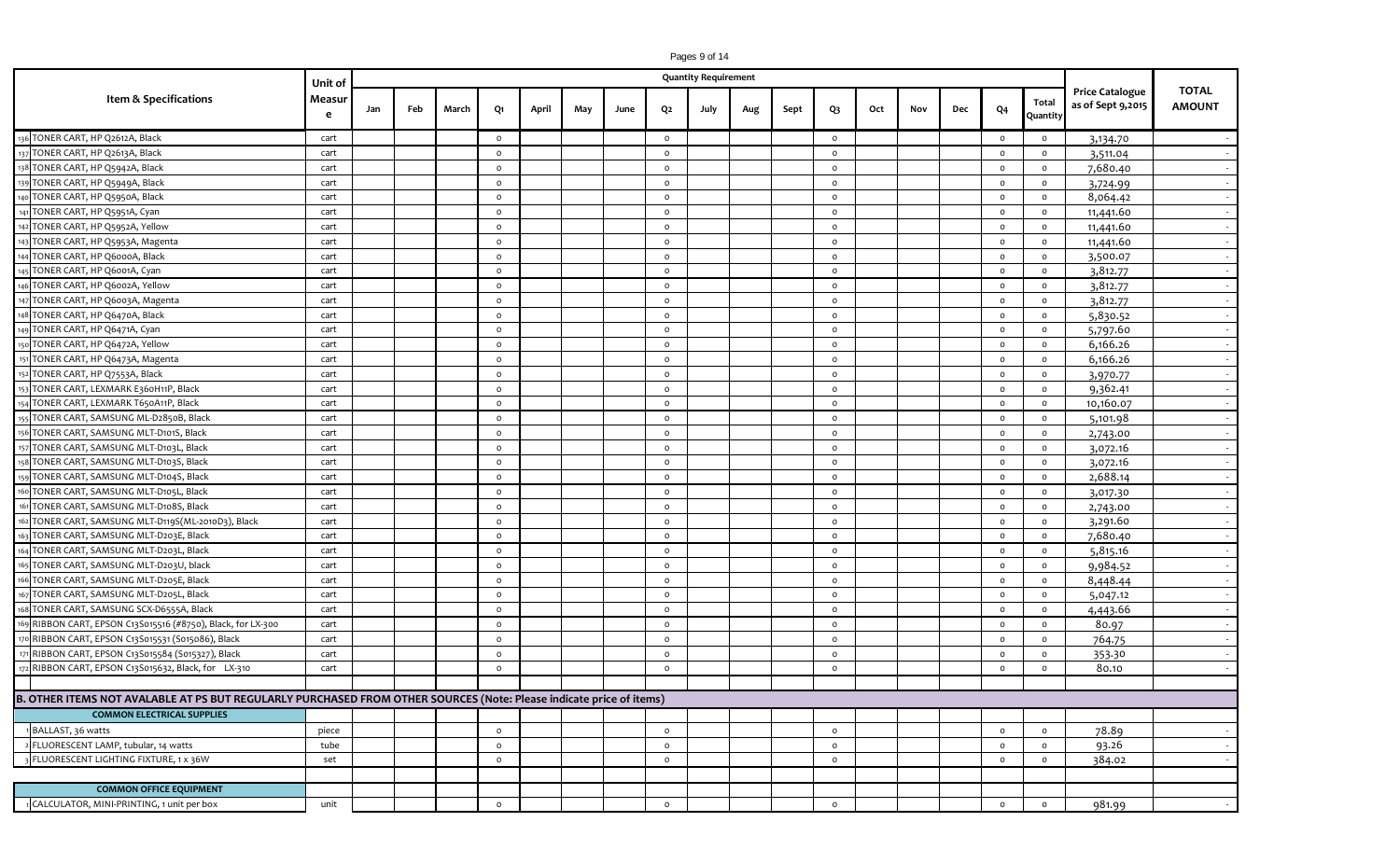|                                                                                                                                                                                                                                                                                                                                  | Unit of |     |     |       |                |       |                |      |          | <b>Quantity Requirement</b> |     |      |          |     |     |     |         |                   |                                             |                               |
|----------------------------------------------------------------------------------------------------------------------------------------------------------------------------------------------------------------------------------------------------------------------------------------------------------------------------------|---------|-----|-----|-------|----------------|-------|----------------|------|----------|-----------------------------|-----|------|----------|-----|-----|-----|---------|-------------------|---------------------------------------------|-------------------------------|
| Item & Specifications                                                                                                                                                                                                                                                                                                            |         | Jan | Feb | March | Q1             | April | May            | June | Q2       | July                        | Aug | Sept | $Q_3$    | Oct | Nov | Dec | Q4      | Total<br>Quantity | <b>Price Catalogue</b><br>as of Sept 9,2015 | <b>TOTAL</b><br><b>AMOUNT</b> |
| CALCULATOR, PRINTING, DESKTOP, 1 unit per box                                                                                                                                                                                                                                                                                    | unit    |     |     |       | $\circ$        |       |                |      | $\circ$  |                             |     |      | $\circ$  |     |     |     | $\circ$ | $\circ$           | 2,073.71                                    |                               |
| ELECTRONIC TIME RECORDER OR BUNDY CLOCK, electronic,<br>compact design with large clock face, 2-color ribbon, with dot<br>matrix printer, wall or desk mount, 220 volts                                                                                                                                                          | unit    |     |     |       | $\circ$        |       |                |      | $\Omega$ |                             |     |      | $\circ$  |     |     |     | $\circ$ | $\circ$           | 3,497.87                                    |                               |
| MEGAPHONE, portable sound system, all ABS resin body, 330mm<br>length, 200mm Horn Diameter, 16 watts(min), 300 meters(min),<br>rechargeable, with built-in siren, red or blue color                                                                                                                                              | unit    |     |     |       | $\circ$        |       |                |      | $\Omega$ |                             |     |      | $\Omega$ |     |     |     | $\circ$ | $\circ$           | 2,852.72                                    |                               |
| WIRELESS N-ROUTER, wireless speed: 300 Mbps, standard: IEEE<br>802.11g, IEE 802.3u, IEEE 802.3, interface: 4 x 10/100 ports, 1 x<br>10/100 WAN port, LED indicator: Power, WLAN, LAN(10/100),<br>nternet Status, with patch cable and power adapter, warranty:<br>one(1) year warranty, frequency band: 2.4 GHz, one(1) unit/box | unit    |     |     |       | $\circ$        |       |                |      | $\Omega$ |                             |     |      | $\circ$  |     |     |     | $\circ$ | $\circ$           | 1,095.01                                    |                               |
|                                                                                                                                                                                                                                                                                                                                  |         |     |     |       |                |       |                |      |          |                             |     |      |          |     |     |     |         |                   |                                             |                               |
| <b>COMMON OFFICE SUPPLIES</b>                                                                                                                                                                                                                                                                                                    |         |     |     |       |                |       |                |      |          |                             |     |      |          |     |     |     |         |                   |                                             |                               |
| CARTOLINA, white, 20 pieces per pack                                                                                                                                                                                                                                                                                             | pack    |     |     |       | $\circ$        |       |                |      | $\circ$  |                             |     |      | $\circ$  |     |     |     | $\circ$ | $\circ$           | 54.86                                       |                               |
| CLIP, bulldog, 73mm (3")                                                                                                                                                                                                                                                                                                         | piece   |     |     |       | $\circ$        |       |                |      | $\circ$  |                             |     |      | $\circ$  |     |     |     | $\circ$ | $\circ$           | 8.78                                        |                               |
| COLUMNAR PAD, 18 cols, 50 gsm min.                                                                                                                                                                                                                                                                                               | pad     |     |     |       | $\circ$        |       |                |      | $\circ$  |                             |     |      | $\circ$  |     |     |     | $\circ$ | $\circ$           | 69.12                                       |                               |
| ENVELOPE, PAY, 500 pieces per box                                                                                                                                                                                                                                                                                                | box     |     |     |       | $\circ$        |       |                |      | $\circ$  |                             |     |      | $\circ$  |     |     |     | $\circ$ | $\circ$           | 121.02                                      |                               |
| ILLUSTRATION BOARD, (30"x40")                                                                                                                                                                                                                                                                                                    | piece   |     |     |       | $\circ$        |       |                |      | $\circ$  |                             |     |      | $\circ$  |     |     |     | $\circ$ | $\circ$           | 36.98                                       |                               |
| INDEX CARD BOX, 3"x5"                                                                                                                                                                                                                                                                                                            | piece   |     |     |       | $\circ$        |       |                |      | $\circ$  |                             |     |      | $\circ$  |     |     |     | $\circ$ | $\circ$           | 38.40                                       |                               |
| INDXEX CARD BOX, 5"x8"                                                                                                                                                                                                                                                                                                           | piece   |     |     |       | $\circ$        |       |                |      | $\circ$  |                             |     |      | $\circ$  |     |     |     | $\circ$ | $\circ$           | 58.15                                       |                               |
| INDEX CARD, 3"x5", 500 pieces per pack                                                                                                                                                                                                                                                                                           | pack    |     |     |       | $\circ$        |       |                |      | $\circ$  |                             |     |      | $\circ$  |     |     |     | $\circ$ | $\circ$           | 54.09                                       |                               |
| INDEX CARD, 5"x8", 500 pieces per pack                                                                                                                                                                                                                                                                                           | pack    |     |     |       | $\circ$        |       |                |      | $\circ$  |                             |     |      | $\circ$  |     |     |     | $\circ$ | $\circ$           | 147.00                                      |                               |
| MANILA PAPER, 10sheets per pack                                                                                                                                                                                                                                                                                                  | pack    |     |     |       | $\circ$        |       |                |      | $\circ$  |                             |     |      | $\circ$  |     |     |     | $\circ$ | $\circ$           | 27.43                                       |                               |
| MAP PIN, round head, 100 pieces per case                                                                                                                                                                                                                                                                                         | case    |     |     |       | $\circ$        |       |                |      | $\circ$  |                             |     |      | $\circ$  |     |     |     | $\circ$ | $\circ$           | 42.57                                       |                               |
| OIL, for general purpose lubricant, 120 mL                                                                                                                                                                                                                                                                                       | bottle  |     |     |       | $\circ$        |       |                |      | $\circ$  |                             |     |      | $\circ$  |     |     |     | $\circ$ | $\circ$           | 38.93                                       |                               |
| PAPER, Thermal, 210mm x 30m                                                                                                                                                                                                                                                                                                      | roll    |     |     |       | $\circ$        |       |                |      | $\circ$  |                             |     |      | $\circ$  |     |     |     | $\circ$ | $\circ$           | 31.60                                       |                               |
| PUSH PIN, flat head type, assorted colors, 100 pieces per case                                                                                                                                                                                                                                                                   | case    |     |     |       | $\circ$        | 60    | $\overline{4}$ |      | 64       | 15 <sub>15</sub>            |     |      | 15       |     |     |     | $\circ$ | 79                | 26.33                                       | 2,080.29                      |
| RIBBON, for manual typewriter, in box,, with each spool<br>individually wrapped in plastic                                                                                                                                                                                                                                       | spool   |     |     |       | $\circ$        |       |                |      | $\circ$  |                             |     |      | $\circ$  |     |     |     | $\circ$ | $\circ$           | 17.01                                       |                               |
| RING BINDER, Plastic 25mm, 10 pieces per bundle                                                                                                                                                                                                                                                                                  | bundle  |     |     |       | $\circ$        |       |                |      | $\circ$  |                             |     |      | $\circ$  |     |     |     | $\circ$ | $\circ$           | 159.09                                      |                               |
| RING BINDER, Plastic 50mm, 10 pieces per bundle                                                                                                                                                                                                                                                                                  | bundle  |     |     |       | $\circ$        |       |                |      | $\circ$  |                             |     |      | $\circ$  |     |     |     | $\circ$ | $\circ$           | 307.04                                      |                               |
| STAPLE WIRE, Heavy duty, 23/17                                                                                                                                                                                                                                                                                                   | box     |     |     |       | $\circ$        |       |                |      | $\circ$  |                             |     |      | $\circ$  |     |     |     | $\circ$ | $\circ$           | 43.76                                       |                               |
| TAPE DISPENSER, handheld                                                                                                                                                                                                                                                                                                         | piece   |     |     |       | $\circ$        |       |                |      | $\circ$  |                             |     |      | $\circ$  |     |     |     | $\circ$ | $\circ$           | 30.70                                       |                               |
| TAPE, for adding machine                                                                                                                                                                                                                                                                                                         | roll    |     |     |       | $\circ$        |       |                |      | $\circ$  |                             |     |      | $\circ$  |     |     |     | $\circ$ | $\circ$           | 8.56                                        |                               |
| TIME CARD, for Amano Bundy Clock, 100 pieces bundle                                                                                                                                                                                                                                                                              | bundle  |     |     |       | $\circ$        |       |                |      | $\circ$  |                             |     |      | $\circ$  |     |     |     | $\circ$ | $\circ$           | 73.29                                       |                               |
|                                                                                                                                                                                                                                                                                                                                  |         |     |     |       |                |       |                |      |          |                             |     |      |          |     |     |     |         |                   |                                             |                               |
| <b>COMMON JANITORIAL SUPPLIES</b>                                                                                                                                                                                                                                                                                                |         |     |     |       |                |       |                |      |          |                             |     |      |          |     |     |     |         |                   |                                             |                               |
| FLOOR WAX, Liquid type, natural                                                                                                                                                                                                                                                                                                  | can     |     |     |       | $\circ$        |       |                |      | $\circ$  |                             |     |      | $\circ$  |     |     |     | $\circ$ | $\circ$           | 390.88                                      |                               |
| FLOOR WAX, Paste type, natural                                                                                                                                                                                                                                                                                                   | can     |     |     |       | $\mathsf{o}\,$ | 64    |                |      | 64       | 300                         |     |      | 300      |     |     |     | $\circ$ | 364               | 235.90                                      | 85,866.87                     |
| SOAP, BATHROOM, 90 grams, 1 piece in individual box                                                                                                                                                                                                                                                                              | piece   |     |     |       | $\mathsf{o}\,$ | 192   |                |      | 192      |                             |     |      | $\circ$  |     |     |     | $\circ$ | 192               | 23.59                                       | 4,529.24                      |
|                                                                                                                                                                                                                                                                                                                                  |         |     |     |       |                |       |                |      |          |                             |     |      |          |     |     |     |         |                   |                                             |                               |
| <b>CONSUMABLES</b>                                                                                                                                                                                                                                                                                                               |         |     |     |       |                |       |                |      |          |                             |     |      |          |     |     |     |         |                   |                                             |                               |
| INK CART, EPSON C13T103190 (103), Black                                                                                                                                                                                                                                                                                          | cart    |     |     |       | $\mathsf{o}$   |       |                |      | $\circ$  |                             |     |      | $\circ$  |     |     |     | $\circ$ | $\circ$           | 913.97                                      | $\sim$                        |
| INK CART, EPSON C13T103290 (103), Cyan                                                                                                                                                                                                                                                                                           | cart    |     |     |       | $\circ$        |       |                |      | $\circ$  |                             |     |      | $\circ$  |     |     |     | $\circ$ | $\circ$           | 608.95                                      | $\sim$                        |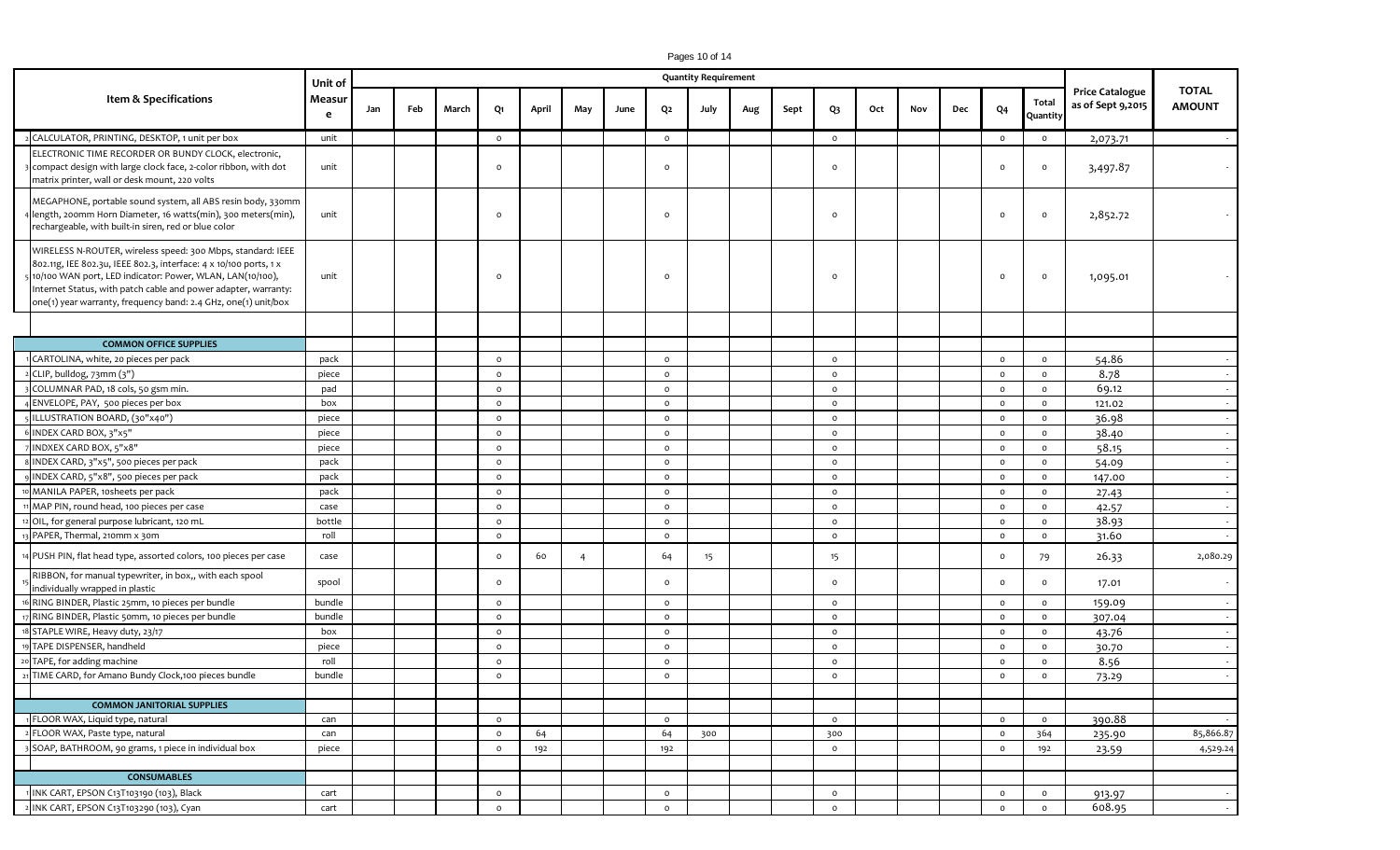|                                                 | Unit of     |                |     |       |                |       |     |      |              | <b>Quantity Requirement</b> |     |      |         |     |     |     |                |                   | <b>Price Catalogue</b><br>as of Sept 9,2015 | <b>TOTAL</b><br><b>AMOUNT</b> |
|-------------------------------------------------|-------------|----------------|-----|-------|----------------|-------|-----|------|--------------|-----------------------------|-----|------|---------|-----|-----|-----|----------------|-------------------|---------------------------------------------|-------------------------------|
| Item & Specifications                           | Measur<br>e | Jan            | Feb | March | Q1             | April | May | June | Q2           | July                        | Aug | Sept | $Q_3$   | Oct | Nov | Dec | Q <sub>4</sub> | Total<br>Quantity |                                             |                               |
| INK CART, EPSON C13T103390 (103), Magenta       | cart        |                |     |       | $\circ$        |       |     |      | $\circ$      |                             |     |      | $\circ$ |     |     |     | $\circ$        | $\circ$           | 608.95                                      |                               |
| INK CART, EPSON C13T103490 (103), Yellow        | cart        |                |     |       | $\circ$        |       |     |      | $\circ$      |                             |     |      | $\circ$ |     |     |     | $\circ$        | $\circ$           | 608.95                                      | $\sim 10^{-1}$                |
| INK CART, EPSON C13T143190 (143), Black         | cart        |                |     |       | $\circ$        |       |     |      | $\circ$      |                             |     |      | $\circ$ |     |     |     | $\circ$        | $\circ$           | 619.92                                      | $\sim$                        |
| INK CART, EPSON C13T143290 (143), Cyan          | cart        |                |     |       | $\circ$        |       |     |      | $\circ$      |                             |     |      | $\circ$ |     |     |     | $\circ$        | $\circ$           | 491.55                                      | $\sim$ $-$                    |
| INK CART, EPSON C13T143390 (143), Magenta       | cart        |                |     |       | $\circ$        |       |     |      | $\circ$      |                             |     |      | $\circ$ |     |     |     | $\circ$        | $\circ$           | 491.55                                      | $\sim$                        |
| INK CART, EPSON C13T143490 (143), Yellow        | cart        |                |     |       | $\circ$        |       |     |      | $\circ$      |                             |     |      | $\circ$ |     |     |     | $\circ$        | $\circ$           | 491.55                                      | $\sim$                        |
| INK CART, EPSON C13T166190 (166XL), Black       | cart        |                |     |       | $\circ$        |       |     |      | $\circ$      |                             |     |      | $\circ$ |     |     |     | $\circ$        | $\circ$           | 186.52                                      | $\sim$                        |
| INK CART, EPSON C13T166290 (166XL), Cyan        | cart        |                |     |       | $\circ$        |       |     |      | $\circ$      |                             |     |      | $\circ$ |     |     |     | $\circ$        | $\circ$           | 351.10                                      | $\sim$                        |
| INK CART, EPSON C13T166390 (166XL), Magenta     | cart        |                |     |       | $\circ$        |       |     |      | $\circ$      |                             |     |      | $\circ$ |     |     |     | $\circ$        | $\circ$           | 351.10                                      | $\sim$                        |
| INK CART, EPSON C13T166490 (166XL), Yellow      | cart        |                |     |       | $\circ$        |       |     |      | $\circ$      |                             |     |      | $\circ$ |     |     |     | $\circ$        | $\circ$           | 351.10                                      | $\sim$                        |
| INK CART, HP C4836A, (HP11), Cyan               | cart        |                |     |       | $\circ$        |       |     |      | $\circ$      |                             |     |      | $\circ$ |     |     |     | $\circ$        | $\circ$           | 1,619.47                                    | $\sim$                        |
| INK CART, HP C4837A, (HP11), Magenta            | cart        |                |     |       | $\circ$        |       |     |      | $\circ$      |                             |     |      | $\circ$ |     |     |     | $\circ$        | $\circ$           | 1,619.47                                    | $\sim$                        |
| INK CART, HP C4838A, (HP11), Yellow             | cart        |                |     |       | $\circ$        |       |     |      | $\circ$      |                             |     |      | $\circ$ |     |     |     | $\circ$        | $\circ$           | 1,619.47                                    | $\sim$                        |
| RIBBON CART, LEXMARK 3070169 (11A3550)          | cart        |                |     |       | $\circ$        |       |     |      | $\circ$      |                             |     |      | $\circ$ |     |     |     | $\circ$        | $\circ$           | 822.90                                      |                               |
| RIBBON CART., FUJITSU DL 3850                   | cart        |                |     |       | $\circ$        |       |     |      | $\circ$      |                             |     |      | $\circ$ |     |     |     | $\circ$        | $\circ$           | 471.80                                      | $\sim$ $-$                    |
| TONER CART, BROTHER TN-150BK, Black             | cart        |                |     |       | $\circ$        |       |     |      | $\circ$      |                             |     |      | $\circ$ |     |     |     | $\circ$        | $\circ$           | 3,417.78                                    | $\sim$ $-$                    |
| TONER CART, BROTHER TN-150C, Cyan               | cart        |                |     |       | $\circ$        |       |     |      | $\circ$      |                             |     |      | $\circ$ |     |     |     | $\circ$        | $\circ$           | 3,911.52                                    | $\sim$ $-$                    |
| TONER CART, BROTHER TN-150M, Magenta            | cart        |                |     |       | $\circ$        |       |     |      | $\circ$      |                             |     |      | $\circ$ |     |     |     | $\circ$        | $\circ$           | 3,911.52                                    |                               |
| TONER CART, BROTHER TN-150Y, Yellow             | cart        |                |     |       | $\circ$        |       |     |      | $\circ$      |                             |     |      | $\circ$ |     |     |     | $\circ$        | $\circ$           | 3,911.52                                    | $\sim$ $-$                    |
| TONER CART, BROTHER TN-155BK, Black             | cart        |                |     |       | $\circ$        |       |     |      | $\circ$      |                             |     |      | $\circ$ |     |     |     | $\circ$        | $\circ$           | 4,827.68                                    | $\sim$                        |
| TONER CART, FUJI XEROX CWAA0762, Black          | cart        |                |     |       | $\circ$        |       |     |      | $\circ$      |                             |     |      | $\circ$ |     |     |     | $\circ$        | $\circ$           | 5,996.20                                    | $\sim$                        |
| TONER CART, HP CE250A, Black                    | cart        |                |     |       | $\circ$        |       |     |      | $\circ$      |                             |     |      | $\circ$ |     |     |     | $\circ$        | $\circ$           | 5,705.44                                    | $\sim$                        |
| TONER CART, HP CE251A, Cyan                     | cart        |                |     |       | $\circ$        |       |     |      | $\circ$      |                             |     |      | $\circ$ |     |     |     | $\circ$        | $\circ$           | 11,132.19                                   | $\sim$                        |
| TONER CART, HP CE252A, Yellow                   | cart        |                |     |       | $\circ$        |       |     |      | $\circ$      |                             |     |      | $\circ$ |     |     |     | $\circ$        | $\circ$           | 11,132.19                                   | $\sim$                        |
| TONER CART, HP CE253A, Magenta                  | cart        |                |     |       | $\circ$        |       |     |      | $\circ$      |                             |     |      | $\circ$ |     |     |     | $\circ$        | $\circ$           | 11,132.19                                   | $\sim$ $-$                    |
| TONER CART, HP Q1338A, Black                    | cart        |                |     |       | $\circ$        |       |     |      | $\circ$      |                             |     |      | $\circ$ |     |     |     | $\circ$        | $\circ$           | 7,044.02                                    | $\sim$                        |
| TONER CART, HP Q6511A, Black                    | cart        |                |     |       | $\circ$        |       |     |      | $\circ$      |                             |     |      | $\circ$ |     |     |     | $\circ$        | $\circ$           | 6,216.74                                    | $\sim$                        |
| TONER CART, HP Q7551A, Black                    | cart        |                |     |       | $\circ$        |       |     |      | $\circ$      |                             |     |      | $\circ$ |     |     |     | $\circ$        | $\circ$           | 6,500.91                                    | $\sim$                        |
| TONER CART, LEXMARK 34217HR, Black              | cart        |                |     |       | $\circ$        |       |     |      | $\circ$      |                             |     |      | $\circ$ |     |     |     | $\circ$        | $\circ$           | 4,971.41                                    | $\sim$                        |
| TONER CART, SAMSUNG ML-2250D5, Black            | cart        |                |     |       | $\circ$        |       |     |      | $\circ$      |                             |     |      | $\circ$ |     |     |     | $\circ$        | $\circ$           | 5,047.12                                    | $\sim$ $-$                    |
| TONER CART, SAMSUNG ML-D3050B, Black            | cart        |                |     |       | $\mathsf{o}\,$ |       |     |      | $\circ$      |                             |     |      | $\circ$ |     |     |     | $\circ$        | $\circ$           | 7,022.08                                    | $\sim$                        |
|                                                 |             |                |     |       |                |       |     |      |              |                             |     |      |         |     |     |     |                |                   |                                             |                               |
| <b>Office Equipment and Accessories</b>         |             |                |     |       |                |       |     |      |              |                             |     |      |         |     |     |     |                |                   |                                             |                               |
|                                                 |             |                |     |       | $\circ$        |       |     |      | $\circ$      |                             |     |      | $\circ$ |     |     |     | $\circ$        | $\circ$           |                                             | $\sim$                        |
|                                                 |             |                |     |       | $\circ$        |       |     |      | $\circ$      |                             |     |      | $\circ$ |     |     |     | $\circ$        | $\circ$           |                                             |                               |
|                                                 |             |                |     |       | $\circ$        |       |     |      | $\circ$      |                             |     |      | $\circ$ |     |     |     | $\circ$        | $\circ$           |                                             | $\sim$                        |
|                                                 |             |                |     |       | $\circ$        |       |     |      | $\circ$      |                             |     |      | $\circ$ |     |     |     | $\circ$        | $\circ$           |                                             | $\sim$                        |
|                                                 |             |                |     |       | $\circ$        |       |     |      | $\circ$      |                             |     |      | $\circ$ |     |     |     | $\circ$        | $\circ$           |                                             |                               |
|                                                 |             |                |     |       | $\circ$        |       |     |      | $\mathsf{o}$ |                             |     |      | $\circ$ |     |     |     | $\circ$        | $\circ$           |                                             | $\sim$                        |
|                                                 |             |                |     |       | $\circ$        |       |     |      | $\circ$      |                             |     |      | $\circ$ |     |     |     | $\circ$        | $\circ$           |                                             | $\sim$                        |
|                                                 |             |                |     |       | $\circ$        |       |     |      | $\circ$      |                             |     |      | $\circ$ |     |     |     | $\circ$        | $\circ$           |                                             | $\sim$                        |
|                                                 |             |                |     |       | $\circ$        |       |     |      | $\circ$      |                             |     |      | $\circ$ |     |     |     | $\circ$        | $\circ$           |                                             | $\sim$                        |
| 10                                              |             |                |     |       | $\circ$        |       |     |      | $\circ$      |                             |     |      | $\circ$ |     |     |     | $\circ$        | $\circ$           |                                             |                               |
| <b>Office Supplies</b>                          |             |                |     |       |                |       |     |      |              |                             |     |      |         |     |     |     |                |                   |                                             |                               |
| PVC Cover                                       | pcs         | 100            |     |       | 100            |       |     |      | $\circ$      |                             |     |      | $\circ$ |     |     |     | $\circ$        | 100               | 30.00                                       | 3,000.00                      |
| Ring Binder, 6mm x 1.12m, plastic, 10pcs/bundle | bundles     | $\overline{2}$ |     |       | $\overline{2}$ |       |     |      | $\circ$      |                             |     |      | $\circ$ |     |     |     | $\circ$        | $\overline{2}$    | 200.00                                      | 400.00                        |
| Ring Binder,12mm x 1.12m, plastic,10pcs/bundle  | bundles     | $\overline{2}$ |     |       | $\overline{2}$ |       |     |      | $\circ$      |                             |     |      | $\circ$ |     |     |     | $\circ$        | $\overline{2}$    | 250.00                                      | 500.00                        |

Lever Arch File 3"(76mm)FC (Legal Size) pcs 10 10 20 20 20 20 0 50 200.00 10,000.00

Pages 11 of 14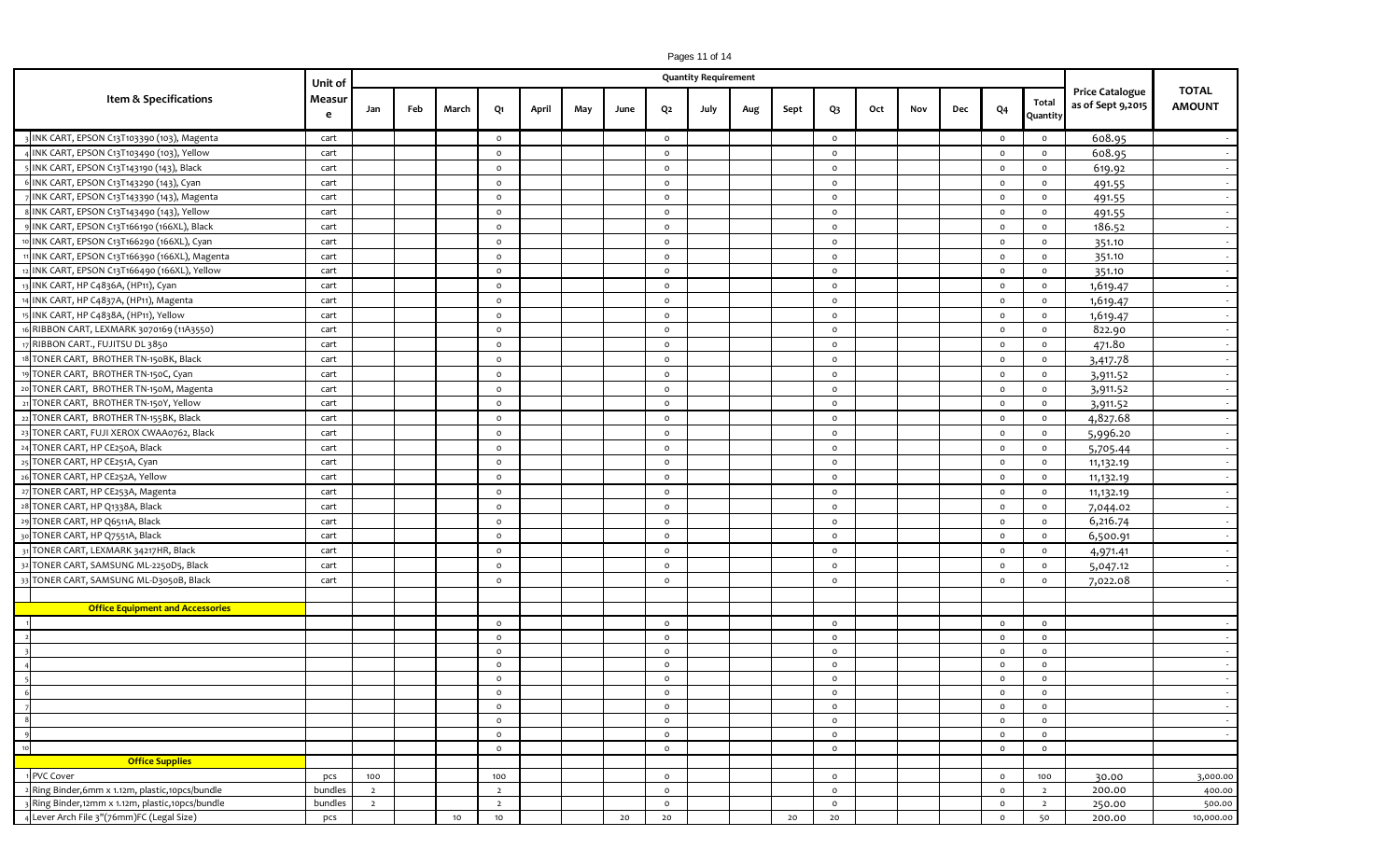|                       |                                                       |         |     |       |    |                    |     |      |                |                    | Pages 12 of 14              |      |    |                    |                 |     |                |                    |                                             |                               |                          |
|-----------------------|-------------------------------------------------------|---------|-----|-------|----|--------------------|-----|------|----------------|--------------------|-----------------------------|------|----|--------------------|-----------------|-----|----------------|--------------------|---------------------------------------------|-------------------------------|--------------------------|
|                       |                                                       | Unit of |     |       |    |                    |     |      |                |                    | <b>Quantity Requirement</b> |      |    |                    |                 |     |                |                    |                                             |                               |                          |
| Item & Specifications | Measur<br>e                                           | Jan     | Feb | March | Q1 | April              | May | June | Q <sub>2</sub> | July               | Aug                         | Sept | Q3 | Oct                | Nov             | Dec | Q <sub>4</sub> | Total<br>Quantity  | <b>Price Catalogue</b><br>as of Sept 9,2015 | <b>TOTAL</b><br><b>AMOUNT</b> |                          |
|                       | 5 Plane Paper Coiper 8.5 x 11"                        | reams   |     |       |    | $\circ$            |     |      | 10             | 10                 |                             |      | 10 | 10                 |                 |     |                | $\circ$            | 20                                          | 200.00                        | 4,000.00                 |
|                       |                                                       |         |     |       |    | $\circ$            |     |      |                | $\circ$            |                             |      |    | $\circ$            |                 |     |                | $\circ$            | $\circ$                                     |                               | $\sim$                   |
|                       | $\overline{z}$                                        |         |     |       |    | $\circ$            |     |      |                | $\circ$            |                             |      |    | $\circ$            |                 |     |                | $\circ$            | $\circ$                                     |                               | $\sim$                   |
|                       | $\overline{\phantom{0}}$                              |         |     |       |    | $\circ$            |     |      |                | $\circ$            |                             |      |    | $\circ$            |                 |     |                | $\circ$            | $\circ$                                     |                               | $\sim$                   |
|                       | $\overline{9}$                                        |         |     |       |    | $\circ$            |     |      |                | $\circ$            |                             |      |    | $\circ$            |                 |     |                | $\circ$            | $\circ$                                     |                               | $\sim$                   |
|                       | 10                                                    |         |     |       |    | $\circ$            |     |      |                | $\circ$            |                             |      |    | $\circ$            |                 |     |                | $\circ$            | $\circ$                                     |                               | $\sim$                   |
|                       | Audio and visual presentation and composing equipment |         |     |       |    |                    |     |      |                |                    |                             |      |    |                    |                 |     |                |                    |                                             |                               |                          |
|                       |                                                       |         |     |       |    | $\circ$            |     |      |                | $\circ$            |                             |      |    | $\circ$            |                 |     |                | $\circ$            | $\circ$                                     |                               | $\sim$                   |
|                       | $\overline{\phantom{a}}$                              |         |     |       |    | $\circ$            |     |      |                | $\circ$            |                             |      |    | $\circ$            |                 |     |                | $\circ$            | $\mathsf{o}\,$                              |                               | $\sim$                   |
|                       |                                                       |         |     |       |    | $\circ$            |     |      |                | $\circ$            |                             |      |    | $\circ$            |                 |     |                | $\circ$            | $\circ$                                     |                               | $\sim$                   |
|                       |                                                       |         |     |       |    | $\circ$            |     |      |                | $\circ$            |                             |      |    | $\circ$            |                 |     |                | $\circ$            | $\circ$                                     |                               | $\sim$                   |
|                       | $\overline{\phantom{a}}$                              |         |     |       |    | $\circ$            |     |      |                | $\circ$            |                             |      |    | $\circ$            |                 |     |                | $\circ$            | $\circ$                                     |                               | $\sim$                   |
|                       | $\epsilon$                                            |         |     |       |    | $\circ$            |     |      |                | $\circ$            |                             |      |    | $\circ$            |                 |     |                | $\circ$            | $\circ$                                     |                               | $\sim$                   |
|                       |                                                       |         |     |       |    | $\circ$            |     |      |                | $\circ$            |                             |      |    | $\circ$            |                 |     |                | $\circ$            | $\circ$                                     |                               | $\sim$ $-$               |
|                       | $_{\rm 8}$                                            |         |     |       |    | $\circ$            |     |      |                | $\circ$            |                             |      |    | $\circ$            |                 |     |                | $\circ$            | $\mathsf{o}\,$                              |                               | $\sim$                   |
|                       | $\overline{q}$                                        |         |     |       |    | $\circ$            |     |      |                | $\circ$            |                             |      |    | $\circ$            |                 |     |                | $\circ$            | $\circ$                                     |                               | $\sim$                   |
|                       | 10<br>Photographic or filming or video equipment      |         |     |       |    | $\circ$            |     |      |                | $\circ$            |                             |      |    | $\circ$            |                 |     |                | $\circ$            | $\circ$                                     |                               | $\sim$                   |
|                       |                                                       |         |     |       |    |                    |     |      |                |                    |                             |      |    |                    |                 |     |                |                    |                                             |                               |                          |
|                       |                                                       |         |     |       |    | $\circ$<br>$\circ$ |     |      |                | $\circ$            |                             |      |    | $\circ$<br>$\circ$ |                 |     |                | $\circ$            | $\circ$                                     |                               | $\sim$                   |
|                       | $\overline{\mathbf{z}}$                               |         |     |       |    | $\circ$            |     |      |                | $\circ$<br>$\circ$ |                             |      |    | $\circ$            |                 |     |                | $\circ$<br>$\circ$ | $\circ$<br>$\mathsf{o}\,$                   |                               | $\sim$ $-$<br>$\sim$     |
|                       |                                                       |         |     |       |    | $\circ$            |     |      |                | $\circ$            |                             |      |    | $\circ$            |                 |     |                | $\circ$            | $\circ$                                     |                               | $\sim$                   |
|                       | Г,                                                    |         |     |       |    | $\circ$            |     |      |                | $\circ$            |                             |      |    | $\circ$            |                 |     |                | $\circ$            | $\circ$                                     |                               | $\sim$ $-$               |
|                       | - 6                                                   |         |     |       |    | $\circ$            |     |      |                | $\circ$            |                             |      |    | $\circ$            |                 |     |                | $\circ$            | $\circ$                                     |                               | $\sim$                   |
|                       |                                                       |         |     |       |    | $\circ$            |     |      |                | $\circ$            |                             |      |    | $\circ$            |                 |     |                | $\circ$            | $\circ$                                     |                               | $\sim$                   |
|                       | -8                                                    |         |     |       |    | $\circ$            |     |      |                | $\circ$            |                             |      |    | $\circ$            |                 |     |                | $\circ$            | $\circ$                                     |                               | $\sim$ $-$               |
|                       | $\alpha$                                              |         |     |       |    | $\circ$            |     |      |                | $\circ$            |                             |      |    | $\circ$            |                 |     |                | $\circ$            | $\mathsf{o}\,$                              |                               | $\sim$                   |
|                       | 10                                                    |         |     |       |    | $\circ$            |     |      |                | $\circ$            |                             |      |    | $\circ$            |                 |     |                | $\circ$            | $\circ$                                     |                               | $\sim$                   |
|                       | <b>Cleaning Equipment and Supplies</b>                |         |     |       |    |                    |     |      |                |                    |                             |      |    |                    |                 |     |                |                    |                                             |                               |                          |
|                       |                                                       |         |     |       |    | $\circ$            |     |      |                | $\circ$            |                             |      |    | $\circ$            |                 |     |                | $\circ$            | $\circ$                                     |                               | $\sim$                   |
|                       |                                                       |         |     |       |    | $\circ$            |     |      |                | $\circ$            |                             |      |    | $\circ$            |                 |     |                | $\circ$            | $\circ$                                     |                               | $\sim$                   |
|                       |                                                       |         |     |       |    | $\circ$            |     |      |                | $\circ$            |                             |      |    | $\circ$            |                 |     |                | $\circ$            | $\circ$                                     |                               | $\sim$ $-$               |
|                       | $\overline{a}$                                        |         |     |       |    | $\circ$            |     |      |                | $\circ$            |                             |      |    | $\circ$            |                 |     |                | $\circ$            | $\mathsf{o}\,$                              |                               | $\sim$                   |
|                       | $\overline{\phantom{a}}$                              |         |     |       |    | $\circ$            |     |      |                | $\circ$            |                             |      |    | $\circ$            |                 |     |                | $\circ$            | $\circ$                                     |                               | $\sim$                   |
|                       | $\epsilon$                                            |         |     |       |    | $\circ$            |     |      |                | $\circ$            |                             |      |    | $\circ$            |                 |     |                | $\circ$            | $\circ$                                     |                               | $\sim$                   |
|                       | - 7                                                   |         |     |       |    | $\circ$            |     |      |                | $\circ$            |                             |      |    | $\circ$            |                 |     |                | $\circ$            | $\mathsf{o}\,$                              |                               | $\sim$                   |
|                       | 8                                                     |         |     |       |    | $\circ$            |     |      |                | $\circ$            |                             |      |    | $\circ$            |                 |     |                | $\circ$            | $\circ$                                     |                               | $\sim$                   |
|                       | $\mathbf{c}$                                          |         |     |       |    | $\circ$            |     |      |                | $\circ$            |                             |      |    | $\circ$            |                 |     |                | $\circ$            | $\circ$                                     |                               | $\sim$                   |
|                       | 10                                                    |         |     |       |    | $\circ$            |     |      |                | $\circ$            |                             |      |    | $\circ$            |                 |     |                | $\circ$            | $\circ$                                     |                               | $\sim$                   |
|                       | <b>Paper Materials and Products</b>                   |         |     |       |    |                    |     |      |                |                    |                             |      |    |                    |                 |     |                |                    |                                             |                               |                          |
|                       | <sup>1</sup> Linen Board 8 1/2 x 13 185 GSM Natural   | packs   |     |       |    | $\circ$            |     |      |                | $\circ$            | 30                          |      |    | 30                 | 10 <sup>°</sup> |     |                | 10                 | 40                                          | 50.00                         | 2,000.00                 |
|                       | 2 Linen Paper 8 1/2 x 13 85 GSM Natural               | packs   |     |       |    | $\circ$            |     |      |                | $\circ$            | 30                          |      |    | 30                 | 10 <sub>1</sub> |     |                | 10                 | 40                                          | 40.00                         | 1,600.00                 |
|                       | 3 Linen Paper Long (Canon-paper Natural) 20s/pack     | packs   |     |       |    | $\mathsf{o}$       |     |      | 50             | 50                 |                             |      | 50 | 50                 |                 |     |                | $\circ$            | 100                                         | 40.00                         | 4,000.00                 |
|                       | 4 Linen Paper Short (Canon-paper Natural) 20s/pack    | packs   |     |       |    | $\circ$            |     |      | 50             | 50                 |                             |      | 50 | 50                 |                 |     |                | $\circ$            | 100                                         | 40.00                         | 4,000.00                 |
|                       | $\overline{\phantom{0}}$                              |         |     |       |    | $\circ$            |     |      |                | $\circ$            |                             |      |    | $\circ$            |                 |     |                | $\circ$            | $\circ$                                     |                               | $\sim$                   |
|                       | $6\overline{6}$                                       |         |     |       |    | $\circ$            |     |      |                | $\circ$            |                             |      |    | $\circ$            |                 |     |                | $\circ$            | $\circ$                                     |                               | $\sim$                   |
|                       | $\overline{7}$<br>$\overline{\phantom{a}}$            |         |     |       |    | $\circ$            |     |      |                | $\circ$            |                             |      |    | $\circ$            |                 |     |                | $\circ$            | $\circ$                                     |                               | $\sim 10^{-11}$          |
|                       | $\overline{9}$                                        |         |     |       |    | $\circ$            |     |      |                | $\circ$            |                             |      |    | $\circ$            |                 |     |                | $\circ$            | $\circ$                                     |                               | $\sim$<br>$\sim 10^{-1}$ |
|                       |                                                       |         |     |       |    | $\circ$            |     |      |                | $\circ$            |                             |      |    | $\circ$            |                 |     |                | $\circ$            | $\circ$                                     |                               |                          |